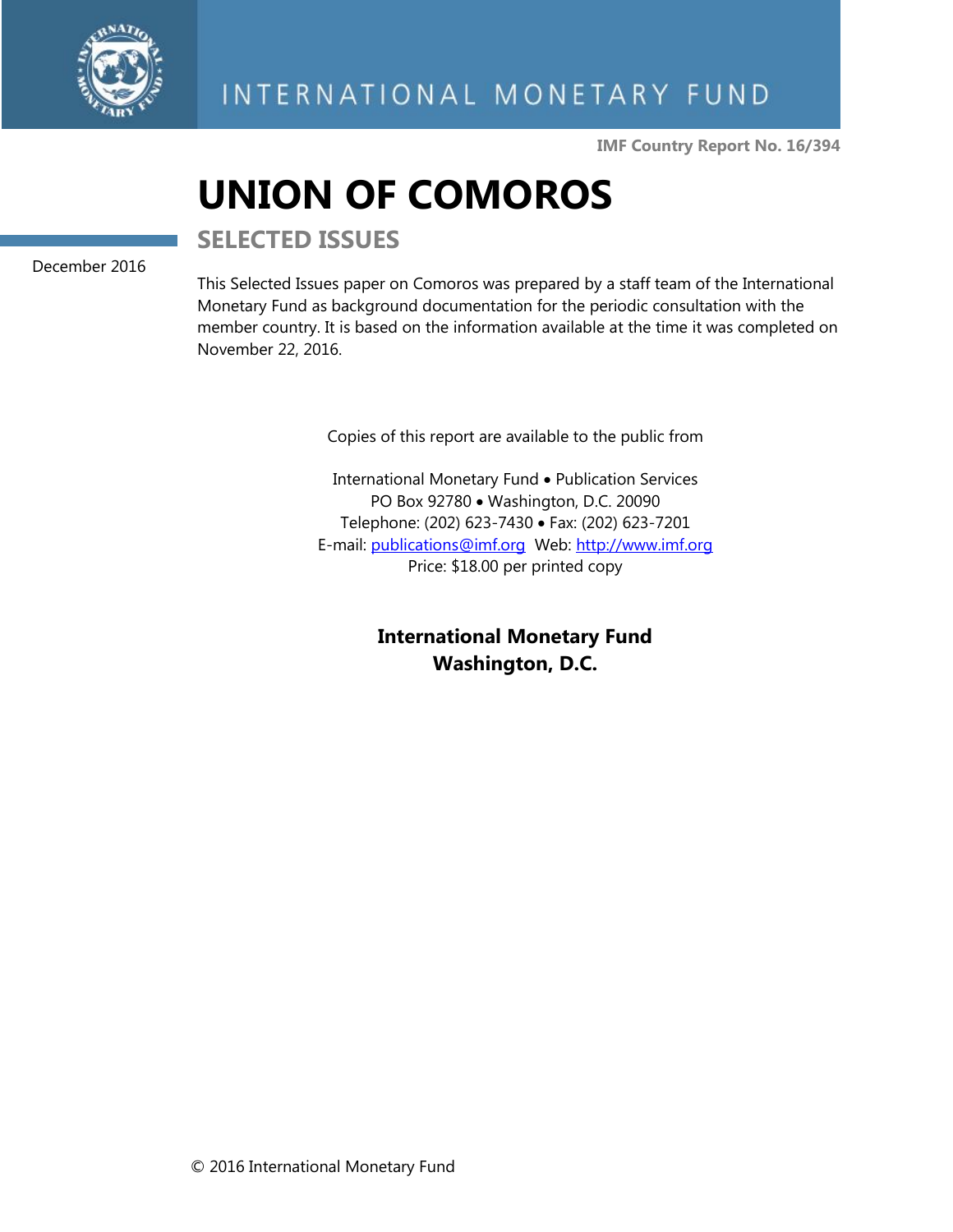

# **UNION OF THE COMOROS**

**SELECTED ISSUES**

November 22, 2016

Approved By **Abebe Aemro Selassie**

Prepared by Mounir Bari and Cameron McLoughlin.

## **CONTENTS**

|                                                                                                                                                                                                                                | $\overline{\mathbf{3}}$ |
|--------------------------------------------------------------------------------------------------------------------------------------------------------------------------------------------------------------------------------|-------------------------|
|                                                                                                                                                                                                                                |                         |
|                                                                                                                                                                                                                                |                         |
|                                                                                                                                                                                                                                |                         |
|                                                                                                                                                                                                                                | $\overline{6}$          |
|                                                                                                                                                                                                                                |                         |
| F. Structural Fiscal Imbalance entrance and the structural problem of the structural structural structural structural structural structural structural structural structural structural structural structural structural struc |                         |
|                                                                                                                                                                                                                                |                         |
|                                                                                                                                                                                                                                | $\overline{9}$          |

### **FIGURES**

| 2. Government Revenues and Grants excluding HIPC_________________________________5                                                                  |   |
|-----------------------------------------------------------------------------------------------------------------------------------------------------|---|
|                                                                                                                                                     |   |
|                                                                                                                                                     |   |
|                                                                                                                                                     |   |
|                                                                                                                                                     |   |
|                                                                                                                                                     | 6 |
|                                                                                                                                                     | 7 |
|                                                                                                                                                     | 7 |
|                                                                                                                                                     | 7 |
|                                                                                                                                                     |   |
| 12. Government Expenditure on Wages and salaries ________________________________8                                                                  |   |
| 13. Government Expenditure on Goods and services ________________________________8                                                                  |   |
|                                                                                                                                                     |   |
|                                                                                                                                                     |   |
|                                                                                                                                                     |   |
| 17. Government Expenditure on Wages and Salaries (percent of Domestic Revenue) _____ 9                                                              |   |
| 18. Government Expenditure on Wages and Salaries (Percent of Tax Revenue) 18. Government Expenditure on Wages and Salaries (Percent of Tax Revenue) |   |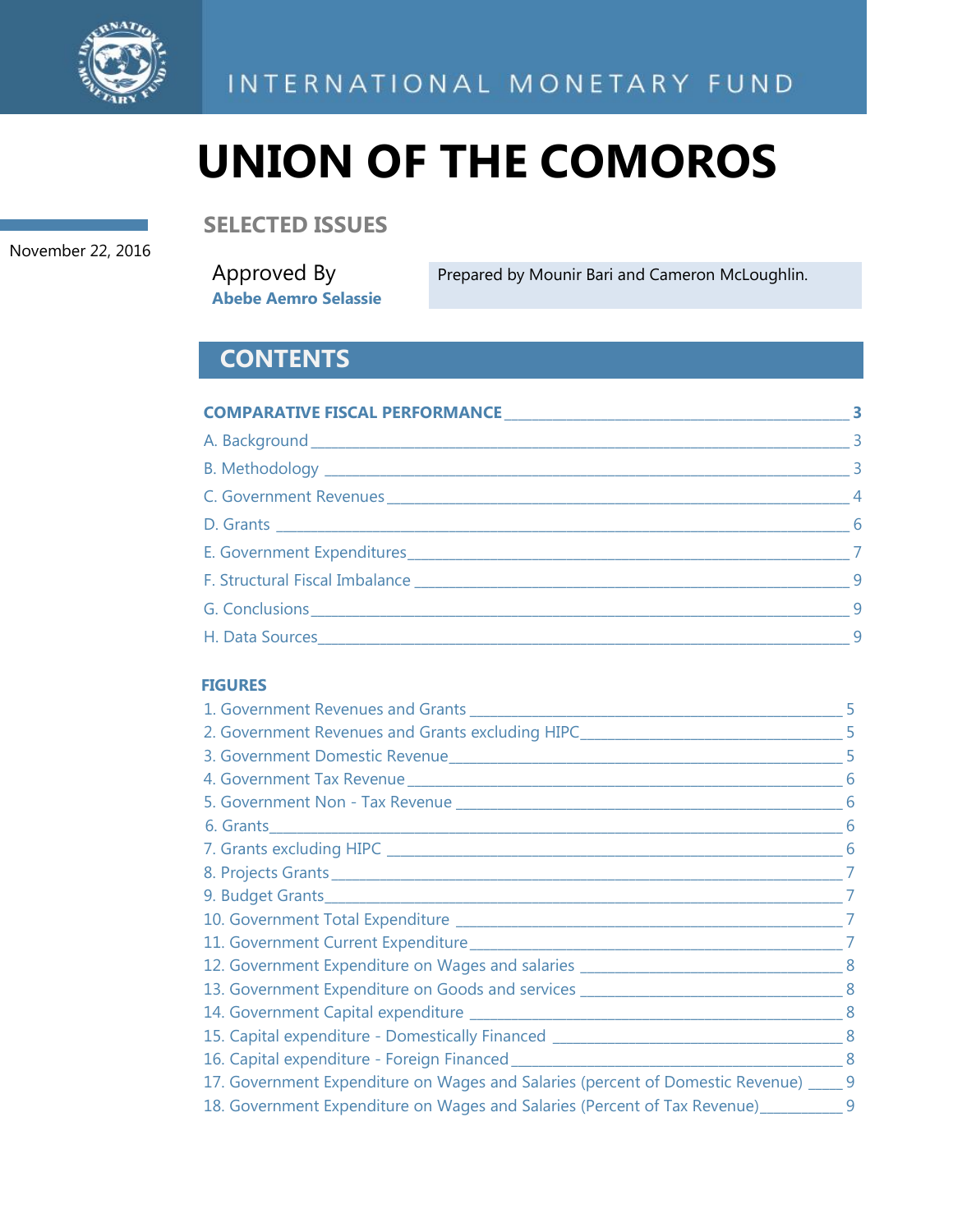| <b>TABLE</b>                                                                      |    |
|-----------------------------------------------------------------------------------|----|
|                                                                                   |    |
| FINANCIAL SECTOR DEVELOPMENTS, RISKS AND INCLUSION ______________________________ |    |
|                                                                                   |    |
|                                                                                   |    |
|                                                                                   |    |
|                                                                                   |    |
|                                                                                   | 28 |

#### **FIGURES**

| 1. Growth, Credit and NPLs                                                       | 10 |
|----------------------------------------------------------------------------------|----|
| 2. Selected Indicators of Financial Sector Development _____________             | 14 |
| 3. Selected Indicators of Financial Vulnerabilities                              | 16 |
| 4a. New NPLs by Industry in 2015 (percent of total new NPLs) ___________________ | 17 |
| 4b. New NPLs by Industry in 2015 (percent of industry credit)                    | 17 |
|                                                                                  | 18 |
|                                                                                  | 18 |
| 6. Financial Access, 2011                                                        | 22 |
| 7. Banking Sector Outreach, 2014                                                 | 25 |

### **TABLES**

| 1. Overview of Financial System _                                     |     |
|-----------------------------------------------------------------------|-----|
| 2. Overview of Deposit Money Banks _                                  | 13  |
| 3. Financial Soundness Indicators for the Banking Sector, 2011 - 2015 | 19  |
| 4. FSI Heatmap 2015                                                   | 1 Q |
|                                                                       |     |
| <b>REFERENCES</b>                                                     | 28  |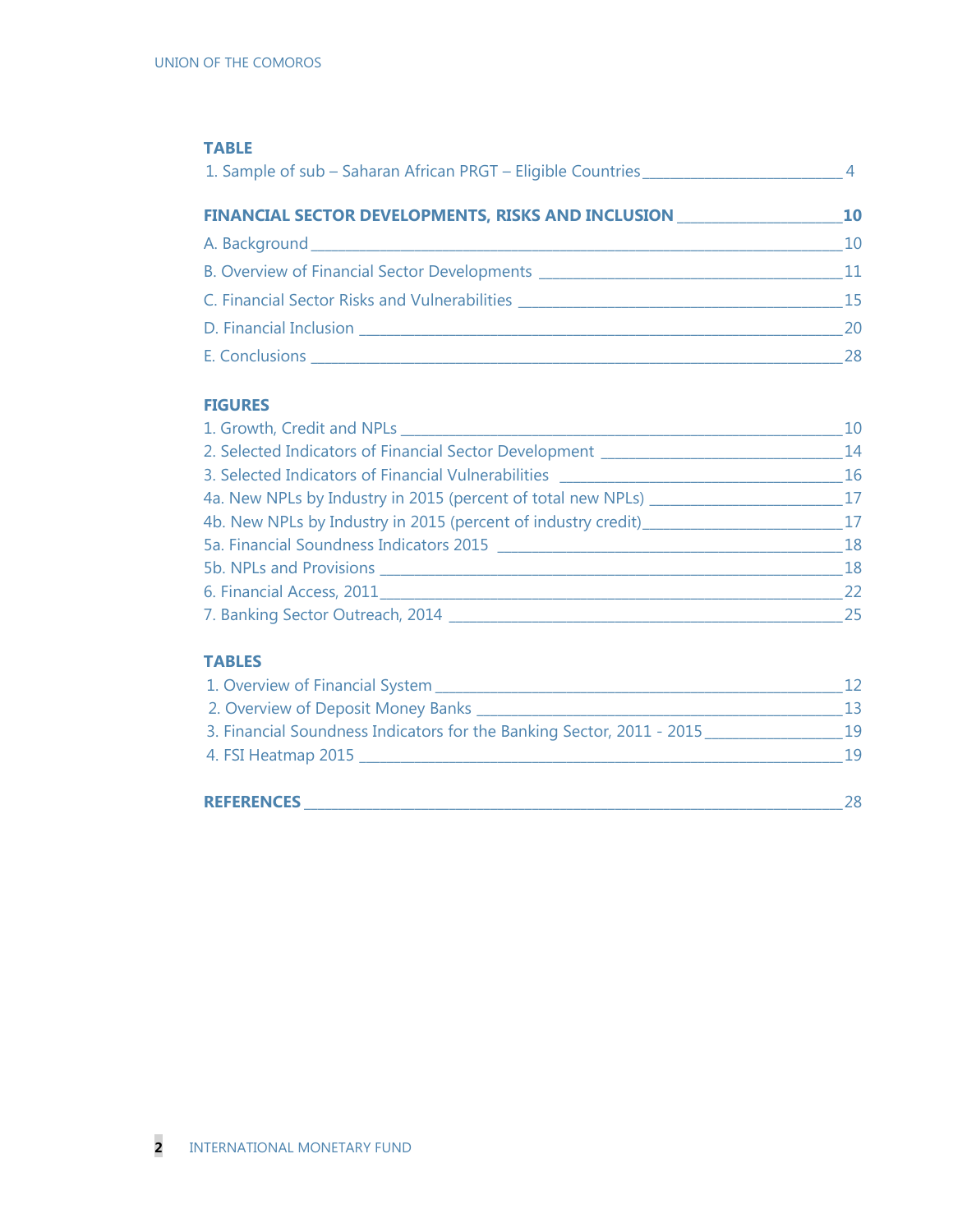## **COMPARATIVE FISCAL PERFORMANCE<sup>1</sup>**

*The fiscal performance of and outlook for Comoros continues to be adversely affected by a number of systemic challenges in the areas of revenue administration and public financial management. In particular, Comoros experiences a structural imbalance between domestic resource mobilization and current spending, especially on public wages and salaries, leaving little scope for domestically-financed capital spending that is essential for spurring economic growth and social development. This fiscal imbalance is more pronounced compared to similar sub-Saharan African countries even taking into account the sizeable one-off budget grants the Comorian economy has benefited from.* 

### **A. Background**

**1. One of the key challenges of economic policy in sub-Saharan Africa over the last decade or more has been to create fiscal space for meeting the needs of economic and social development**. The creation of fiscal space can involve any or all of increased revenue mobilization, more efficient spending, and sustainable financing, whether internal or external. As financing will eventually need to be repaid, the ultimate sources of fiscal space have to be better revenue mobilization and more efficient spending. It should, therefore, not come as a surprise that increased revenue collection and more efficient spending have been official government objective in most, if not all, sub-Saharan African countries for a long time, including Comoros.

**2. The results of the analysis of various fiscal indicators this paper discusses suggest that fiscal performance of sub-Saharan countries have been decidedly mixed.** Some countries have managed to substantially increase their tax revenues while others have managed to reduce their current spending, notably on wages and salaries. A few have had some success on both scores, such as Mozambique and Guinea-Bissau. Comoros' efforts are impeded by an electricity crisis, dilapidated economic and social infrastructures, and a poor business environment, which have discouraged private sector initiative and kept foreign direct investment at bay. Taking into account the fragility of the Comorian economy and its limited capacity to pay back its loans, non-concessional loans remain inappropriate and the short-term avenues for expanding fiscal space available to the economy are limited.

### **B. Methodology**

**3. This paper assesses the main fiscal trends of the Comorian economy over the period 2005-2015 while drawing attention to some chronic structural imbalances from which the Comorian economy continues to suffer**. Through conducting a detailed analysis of the various fiscal indicators for the Comorian economy, key avenues for addressing its fiscal imbalances and creating fiscal space are highlighted. In this paper, quartiles and the interquartile ranges are used to

<sup>&</sup>lt;sup>1</sup> Prepared by Mounir Bari (AFR).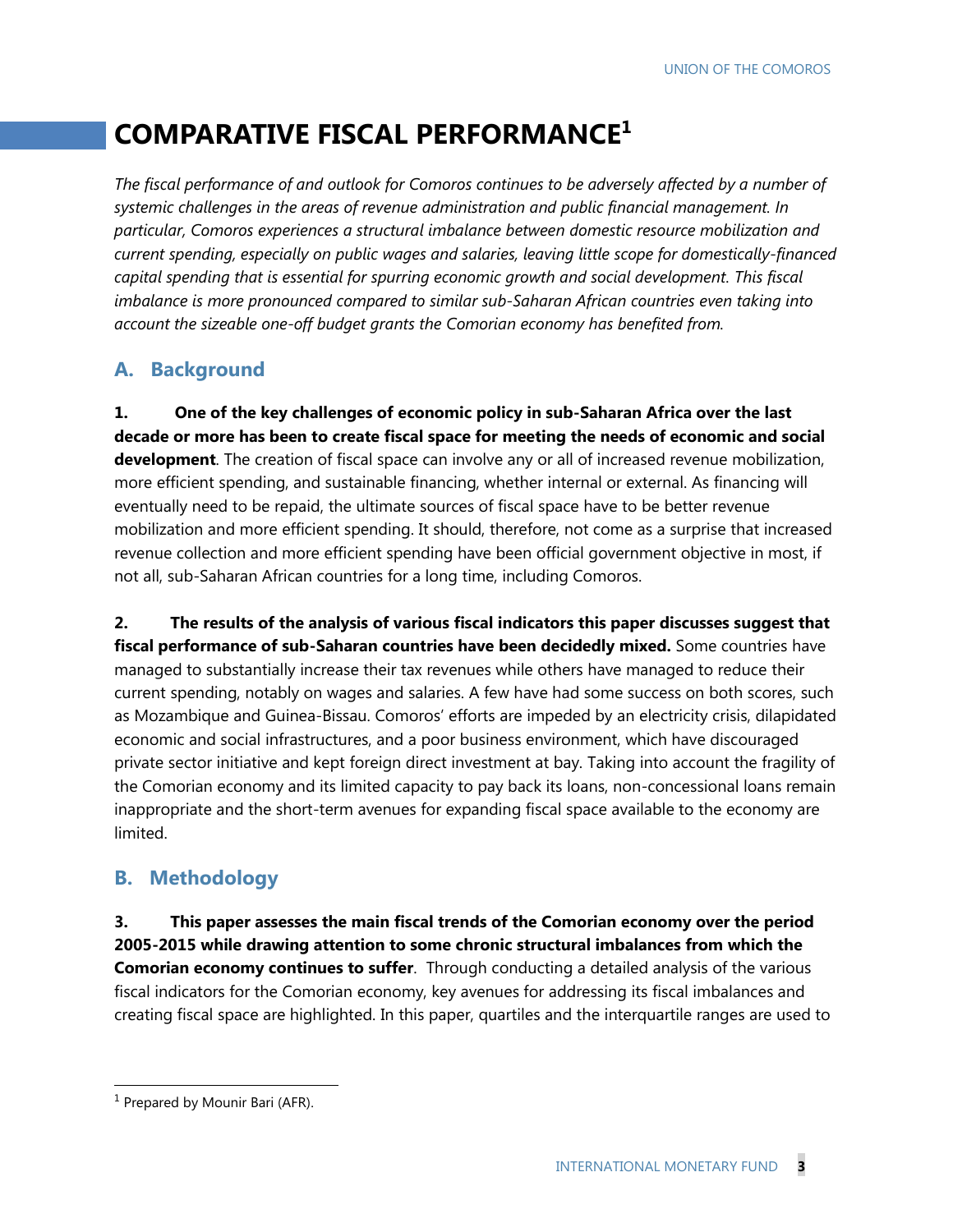compare and contrast the trends in the main fiscal indicators of Comoros vis-a-vis similar sub-Saharan African countries.

**4. In the charts to be presented, Comoros will be represented by a solid blue line, the sample median by a broken red line**. The grey area represents the second and third quartiles of the distribution of the corresponding indicators for the comparator countries, as shown below.



**5. The comparator group (Table 1) used in the analysis consists of 30 PRGT <sup>2</sup> eligible low-income, non-oil exporting countries in sub-Saharan Africa (SSA).** Out of the 33 SSA PRGT eligible countries, Cameroon, the Republic of Congo, and Zimbabwe were excluded from the sample used for analysis since these countries derive a significant portion (over 20 percent) of their government revenues from oil and, as a result, do not serve as good comparators for Comoros. The sample includes both large and small economies; some have been stable for a long time while others are still fragile. Therefore, the sample group should be representative of the sub-Saharan African experience for non-oil exporting countries over the period 2005- 2015.

| <b>Benin</b>                     | The Gambia    | Niger           | Côte d'Ivoire         |
|----------------------------------|---------------|-----------------|-----------------------|
| <b>Burkina Faso</b>              | Guinea        | Rwanda          | São Tomé and Príncipe |
| Burundi                          | Guinea-Bissau | Sierra Leone    | Senegal               |
| Chad                             | Liberia.      | South Sudan     | Ghana                 |
| Comoros                          | Madagascar    | <b>Tanzania</b> | Kenya                 |
| Democratic Republic of the Congo | Malawi        | Togo            | Lesotho               |
| Eritrea                          | Mali          | Uganda          | Zambia                |
| Ethiopia                         | Mozambique    | Cabo Verde      |                       |

### **C. Government Revenues**

 $\overline{a}$ 

**6. Total resources, both internal and external, available to the Comorian economy over the last decade have exceeded those available to most similar sub-Saharan African countries,**

 $<sup>2</sup>$  IMF country members with low per-capita income levels and without durable and substantial access to international</sup> markets.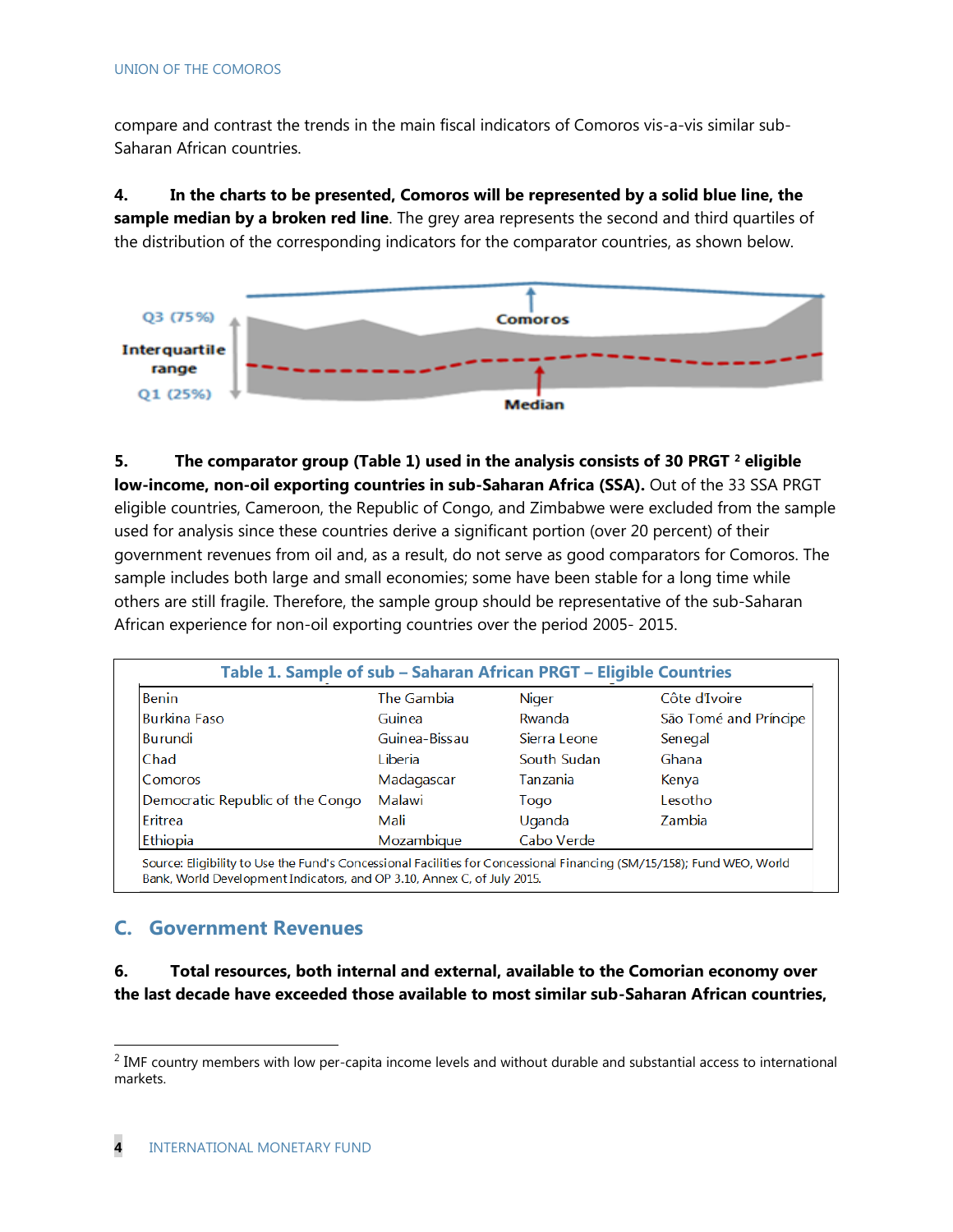**with a particular peak in 2013 as a result of the HIPC<sup>3</sup> Initiative (Figure 1**). Even when the debt relief grant provided under the HIPIC Initiative in 2013 is excluded, the picture remains the same (Figure 2); the resources available to the Comorian economy over the last decade have generally been above average for the sample of sub-Saharan African countries.



**7. However, the picture changes considerably when external project grants and other grants financing are excluded**. Domestic revenue – both tax and non-tax revenue - has been mostly below the median for the country sample used (Figure 3). The only exception is 2012, when receipts from the Economic Citizenship Program (ECP)<sup>4</sup> peaked, bringing domestic revenue up to percent of GDP.



<sup>&</sup>lt;sup>3</sup> Comoros received extensive irrevocable debt relief in 2013, which resulted in a decline in nominal external debt from 40.3 percent of GDP at end-2012 to 18.5 percent at end-2013. In 2014, France unilaterally cancelled a debt of about\$6.6 million Comoros owed to the French Post Office.

 The ECP involved the selling of passports to foreign nationals in some Middle Eastern countries, mainly the United Arab Emirates. Revenues from the program declined steeply in 2013 following the imposition of tighter controls in response to earlier irregularities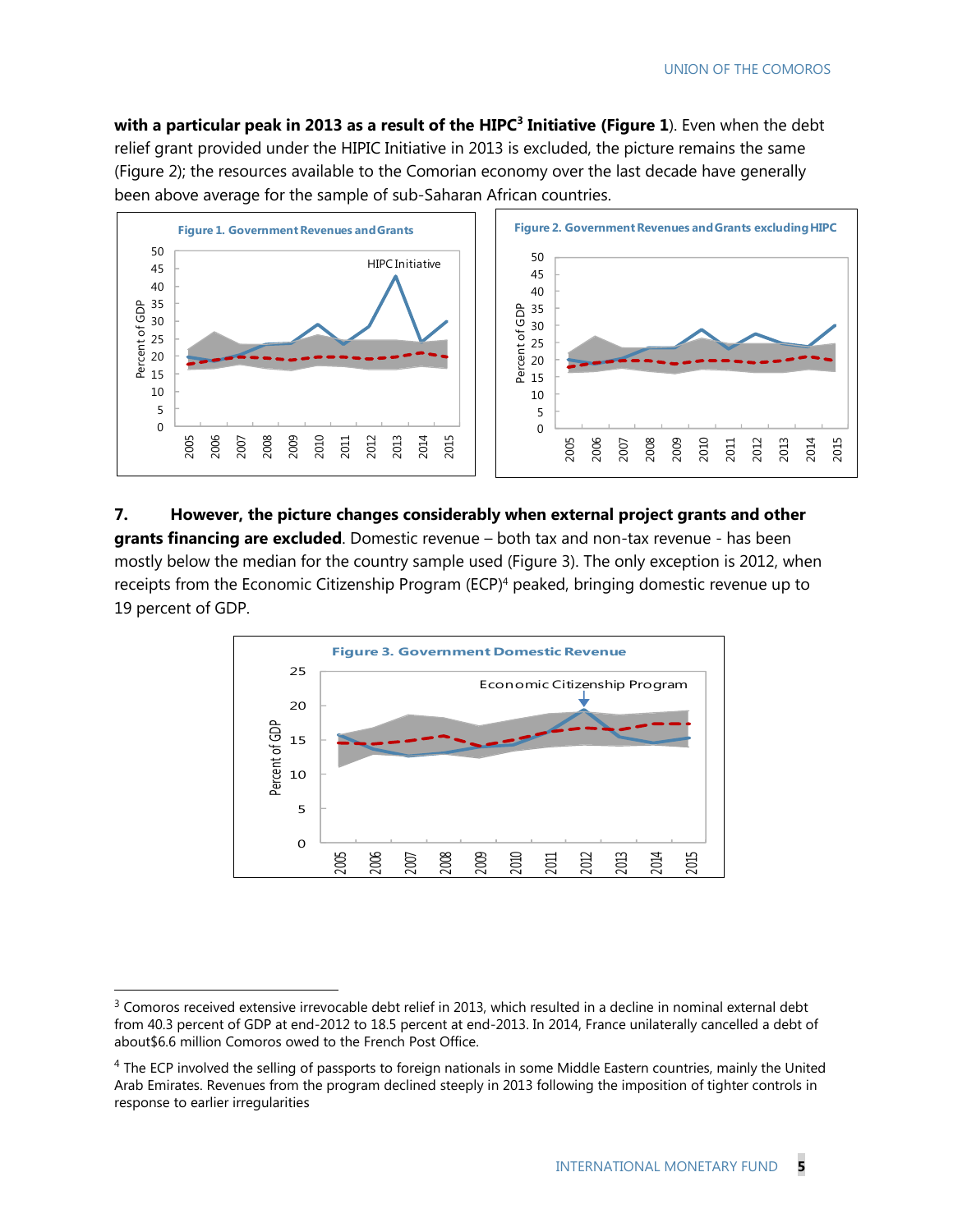**8. Tax revenue mobilization has been weak.** The tax revenue performance of Comoros, when analyzed in isolation, generally drops into the first quartile (Figure 4). In other words, three-quarters of countries in the sample analyzed generally have performed better in raising tax revenue than

Comoros. Inefficient revenue administration, both at the general tax and customs administration levels, has been an important factor. At the same time, it is important to note that success in raising tax revenue relative to GDP in most sub-Saharan African countries over the last decade has been limited. Thus, Comoros is certainly not the sole country to experience difficulties in mobilizing additional



tax revenue, but its performance is nevertheless well below average.

**9. In contrast to tax revenue, Comoros has performed better than most peers when it comes to non-tax revenue (Figure 5);** not only because of the proceeds from the Economic Citizenship Program (ECP) in 2012 and the sale of the second telecommunication license in 2015, but in general.



### **D. Grants**

**10. The Comorian economy has benefited from sizeable one-offs budget grants.** Regarding external grants, it would appear that the international community has been quite generous to Comoros over the last decade, relative to most other similar sub-Saharan African countries (Figure 6). This is true including and excluding the HIPC debt relief received in 2012-2013 (Figure 7).



### **11. Most of the grants that Comoros has received and continues to receive are project grants; that is grants that donors spend on the projects they are supporting in the country**. The level of project grants—three to four times higher than the median for the sample — is quite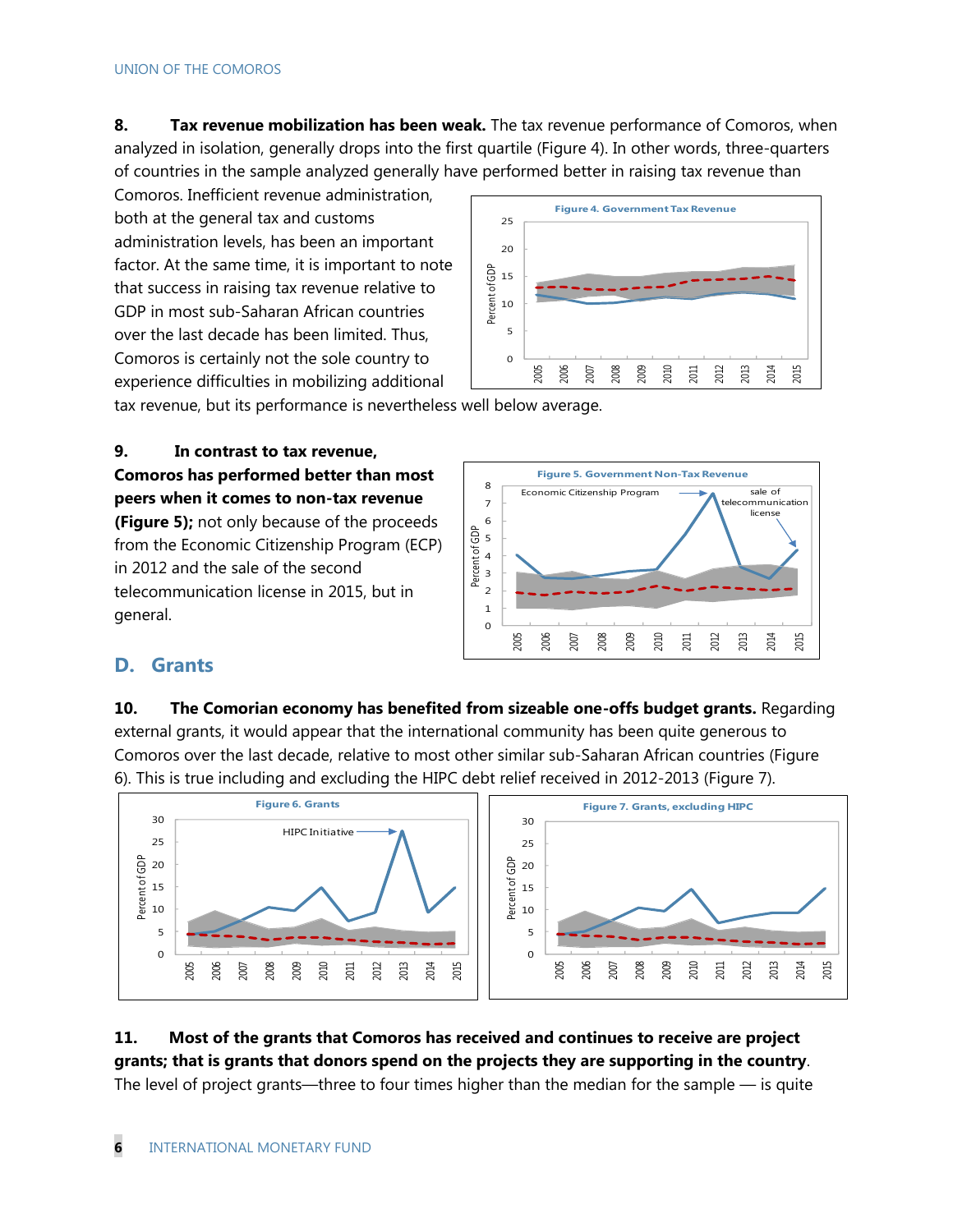striking (Figure 8). As of end-2015, the level of project grants in Comoros represented 6.1 percent of GDP while the respective average of SSA countries was about 2.3 percent of GDP.

**12. Budget grants have generally been significantly lower than project grants and also much more volatile**. The two peaks, shown in Figure 9, represent one-off budget grants from Qatar in 2010 and from Saudi Arabia in 2015.While these large grants were crucial in allowing Comoros to pay government salaries and finance other expenses, this chart underscores the danger of relying on budget grants for financing recurrent spending.

### **E. Government Expenditures**

### **13. Total expenditure by the Comorian government over the last decade fall very**



**much in the middle of the sample (Figure 10).** In fact, total spending has been close the sample median for the last decade of about 23 percent of GDP.

**14. Current spending in Comoros was above average for the sample during most of the**  last decade, but has converged to the median more recently (Figure 11). However, this appears to be mostly because current spending in the sample countries has generally been on the rise, whereas in Comoros it has remained broadly flat relative to GDP with the exception of a dip in 2013.

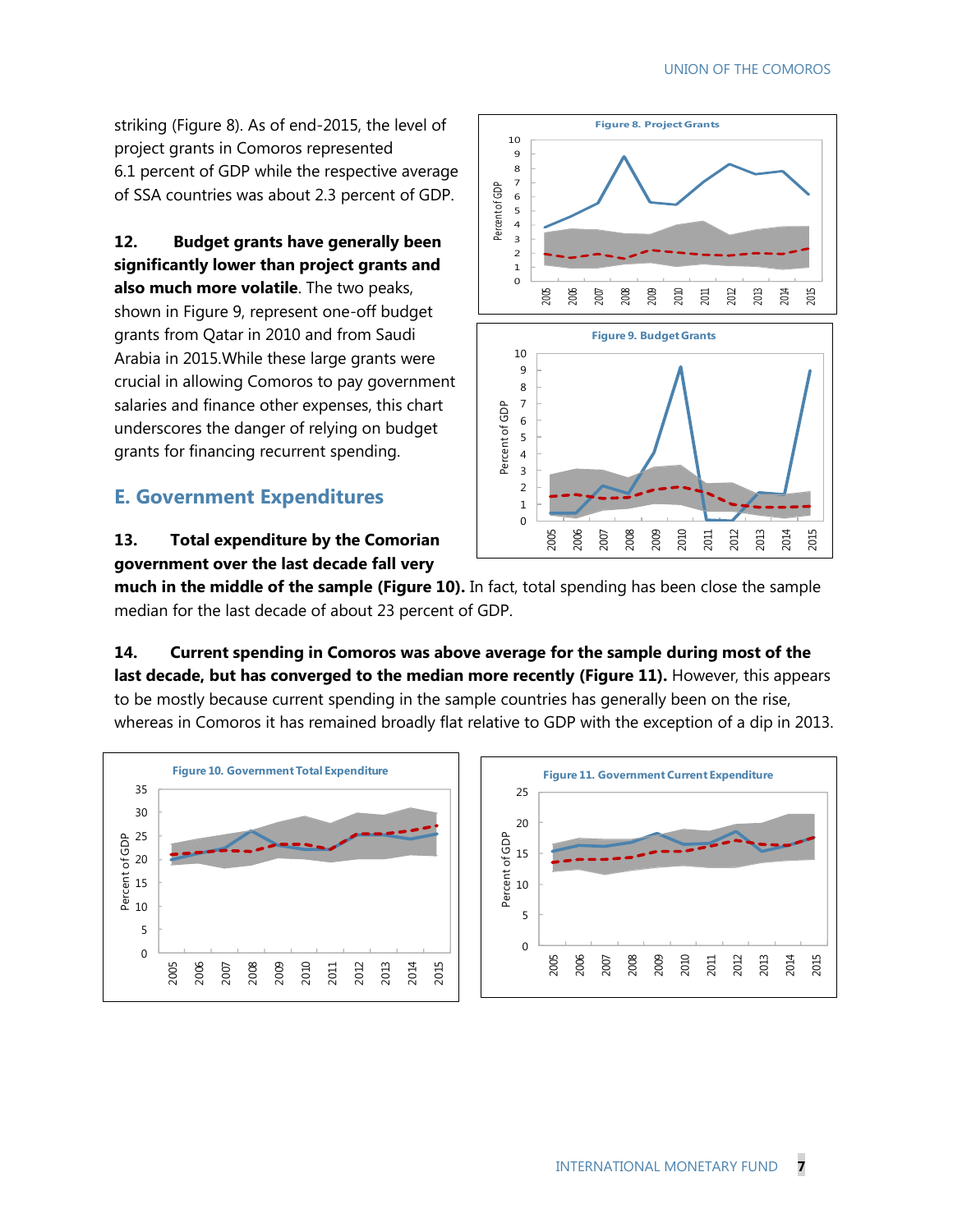**15. Spending on wages and salaries has** 

**been very high**. For Comoros, the size of the wage bill relative to GDP has been well above average for the last ten years and remains so even though there appears to have been an upward trend in the wage bill in the sample countries in recent years (Figure 12).

**16. Regarding spending on goods and services, Comoros appears to be very much in line with the sub-Saharan African country average (Figure 13).** Over the last decade, Comoros' average spending on goods and services was about 3.9 percent of GDP.

. **Total capital spending in Comoros has been broadly in line with the sub-Saharan African average** (about 6.6 percent of GDP) although it has exhibited much more volatility than current spending (Figure 14).

**18. It is noticeable that, for Comoros, externally financed capital spending is above average for the sample (Figure 15).** In

fact, externally financed capital spending in Comoros stood at 6.3 % of GDP in 2015 while the sample median was about 4.4% of GDP end of the same year. Given that capital spending has been broadly in line with the sample average, this implies that domesticallyfinanced capital spending has generally been much more constrained than in most of the sample countries (Figure 16); the only exception in the period when proceeds from the ECP were at their peak.









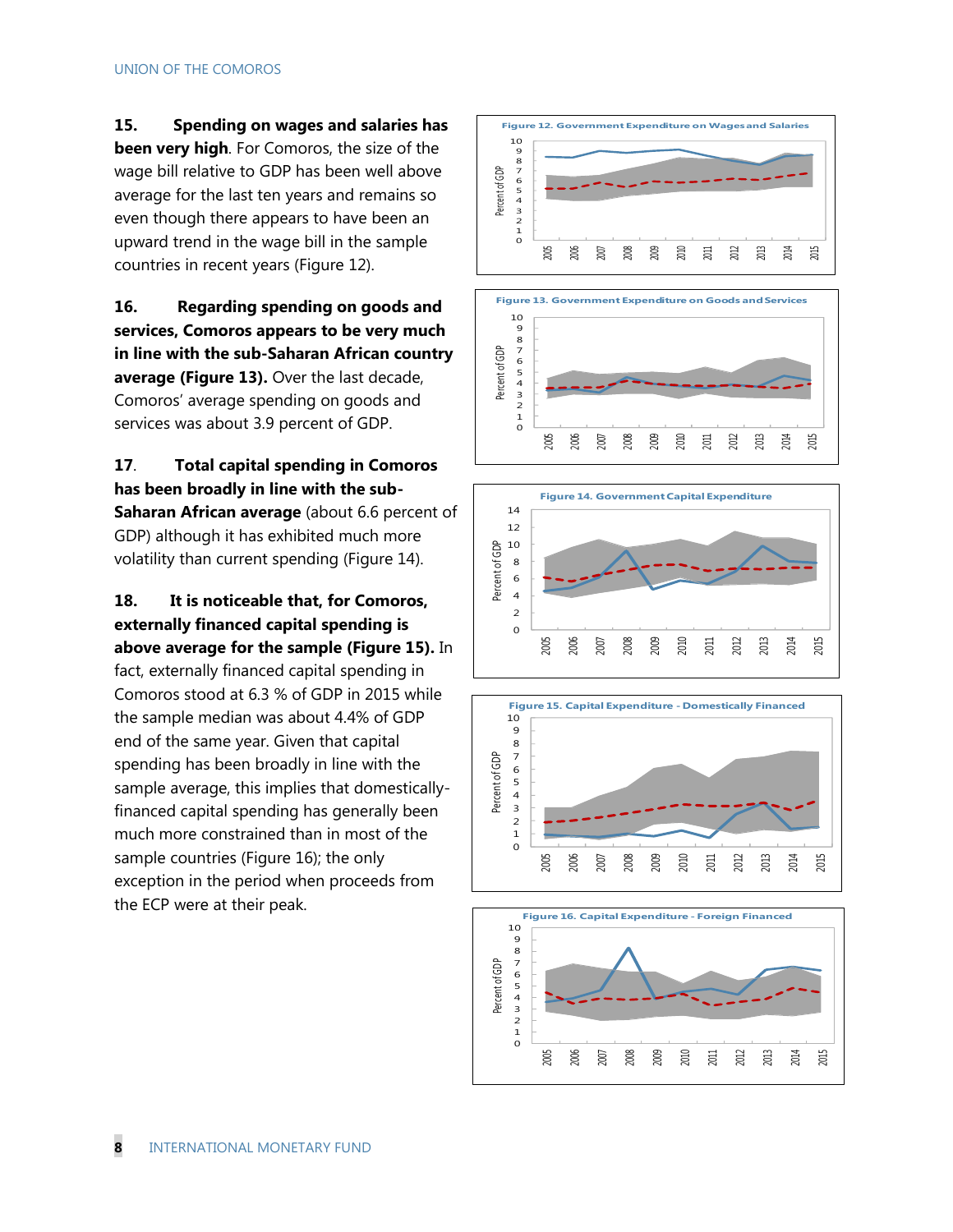### **F. Structural Fiscal Imbalance**

**19. A high wage bill remains a chronic challenge to the Comorian government.** The

wage bill in Comoros has consistently consumed more than 60 percent of domestically-generated revenue over the last decade, a much higher share than on average in other sub-Saharan African countries (Figure 17). As a result, there is very little room for spending on non-wage items such as social services and education or infrastructure projects.

**20. This imbalance is even more pronounced when looked at in terms of the ratio of the wage bill to tax revenue**. This ratio has typically been close to 80 percent. In this regard, Comoros is a clear outlier in the sample (Figure 18).



### **G. Conclusions**

**21. Comoros is an outlier compared to other Sub-Saharan countries in terms of tax revenues and the weight of its wage bill.** While similar in several fiscal aspects, such as government total expenditure and spending on goods and services, the level of tax revenues (in terms of GDP) is lower in Comoros than in most other countries. Moreover, the wage bill absorbs a disproportionally large share of these revenues. This creates a structural imbalance that has been growing and needs to be addressed in order to create fiscal space, necessary to finance increased capital spending, dedicate sufficient resources for social spending and build resilience against external shocks, including natural disasters.

**22. Volatile, and at times very large external inflows have masked the structural fiscal imbalance.** Large external inflows in the form of budgetary grants, but also the sale of passports, which have proven very volatile, have allowed the authorities to maintain overall spending, while at

the same time masking the growing imbalance. These volatile external resources should be used to finance extraordinary expenses (e.g., to create buffers, execute one-off important structural projects, or address structural problems in the state enterprises) rather than for ordinary current spending. Additional sustainable domestic resources need to be mobilized and the wage bill reduced to be able to finance current expenses on a sustainable basis.

### **H. Data Sources**

Country Authorities; WEO and IMF staff calculations.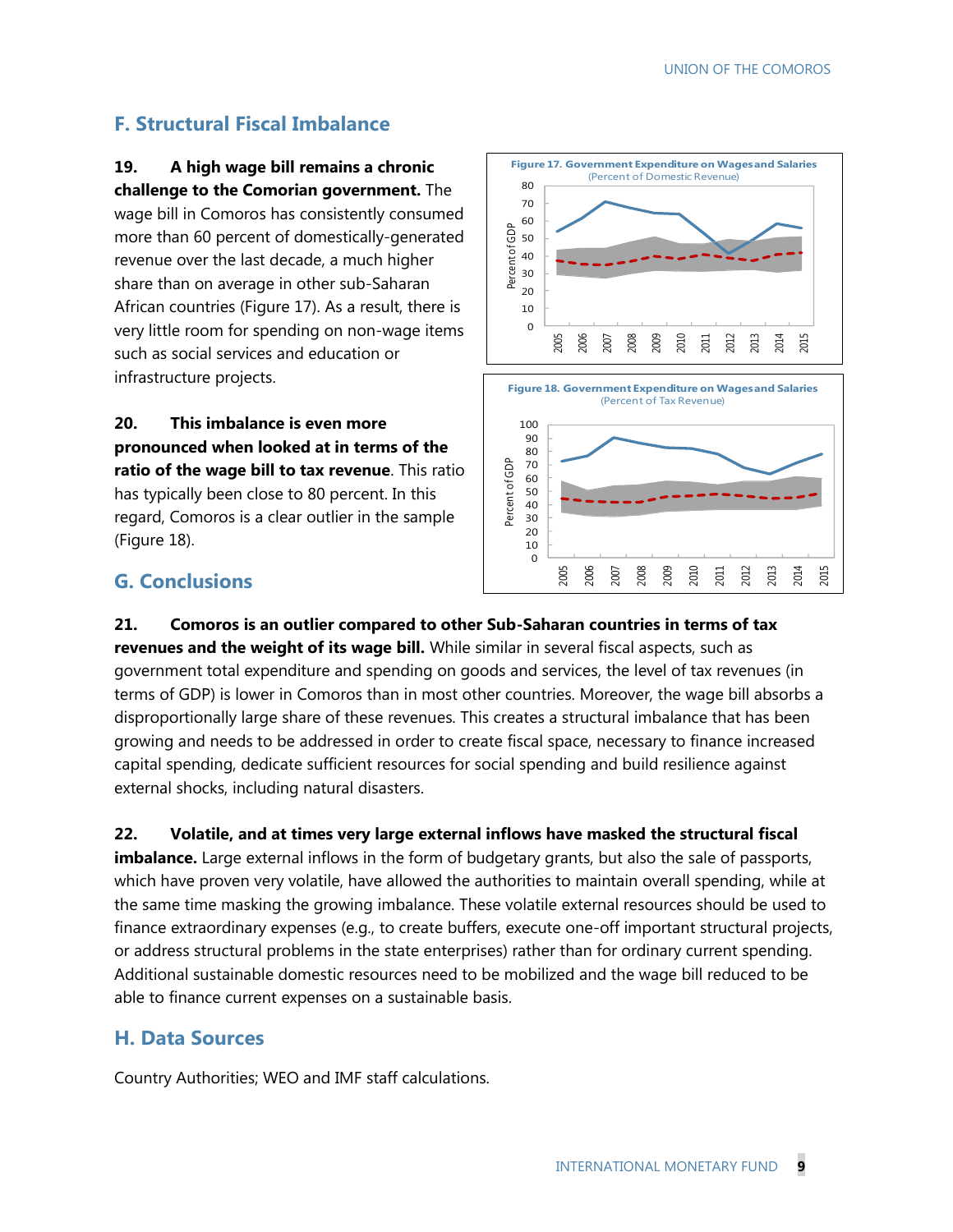# **FINANCIAL SECTOR DEVELOPMENTS, RISKS AND INCLUSION<sup>1</sup>**

*Vulnerabilities in the already-fragile Comorian financial sector mounted in 2015 against the backdrop of stagnation in the real economy. This chapter reviews financial sector developments in the Comoros and highlights the financial stability and inclusion challenges faced by the sector. It finds that although the financial system is underdeveloped and mildly concentrated in an absolute sense, it is deeper and more liquid and efficient than comparators in low-income Sub-Saharan Africa. Further, the financial sector is on the whole well-capitalized and liquid, with limited financial interconnectedness reducing the scope for systemic spillovers. However, concerns regarding the quality of credit allocation have increased, and the situation of some individual institutions, for example the state-owned postal bank, is problematic. Financial sector inclusiveness is limited, with financial access unequal across income and gender, and difficult for the overwhelmingly rural population of Comoros.* 

### **A. Background**

**1. Financial institutions in Comoros operate in a challenging macroeconomic environment.** Real GDP growth slowed to an estimated 1 percent in 2015, down from 2 percent in the previous year. Lackluster growth was due largely to the persistent electricity crisis and weak execution of the public investment program. Inflation remained moderate. The current account balance recorded a surplus of 0.9 percent of GDP in 2015, due to favorable one-off factors, including a Saudi budget grant equivalent to 7.5 percent of GDP. The same factors also moved the overall fiscal balance from a deficit of 0.8 percent of GDP in 2014 to a surplus of 3.6 percent of GDP in 2015, while domestically-generated resources were insufficient for meeting the current obligations of the State.

**2. The stagnation of the real economy in 2015 accentuated vulnerabilities in the already-fragile financial system (Figure 1).** Credit to the private sector grew by about 16 percent, up from 10 percent the year before. However, higher credit growth was accompanied by a continued increase in nonperforming loans (NPLs), raising concerns over the quality of credit allocation and loan repayment capacity. Sluggish profitability, with a sector-wide return on assets of less than 1 percent, also pointed to the continued fragility of some financial institutions. The difficulties faced by the state-owned postal bank, SNPSF



(*Societé Nationale des Postes et Services Financiers*), continued unabated.

**3. Against this backdrop, this paper analyses three key issues.** First, it reviews the Comorian financial sector and benchmarks its development in a regional context. Second, emerging threats to

<sup>&</sup>lt;sup>1</sup> Prepared by Cameron McLoughlin (AFR)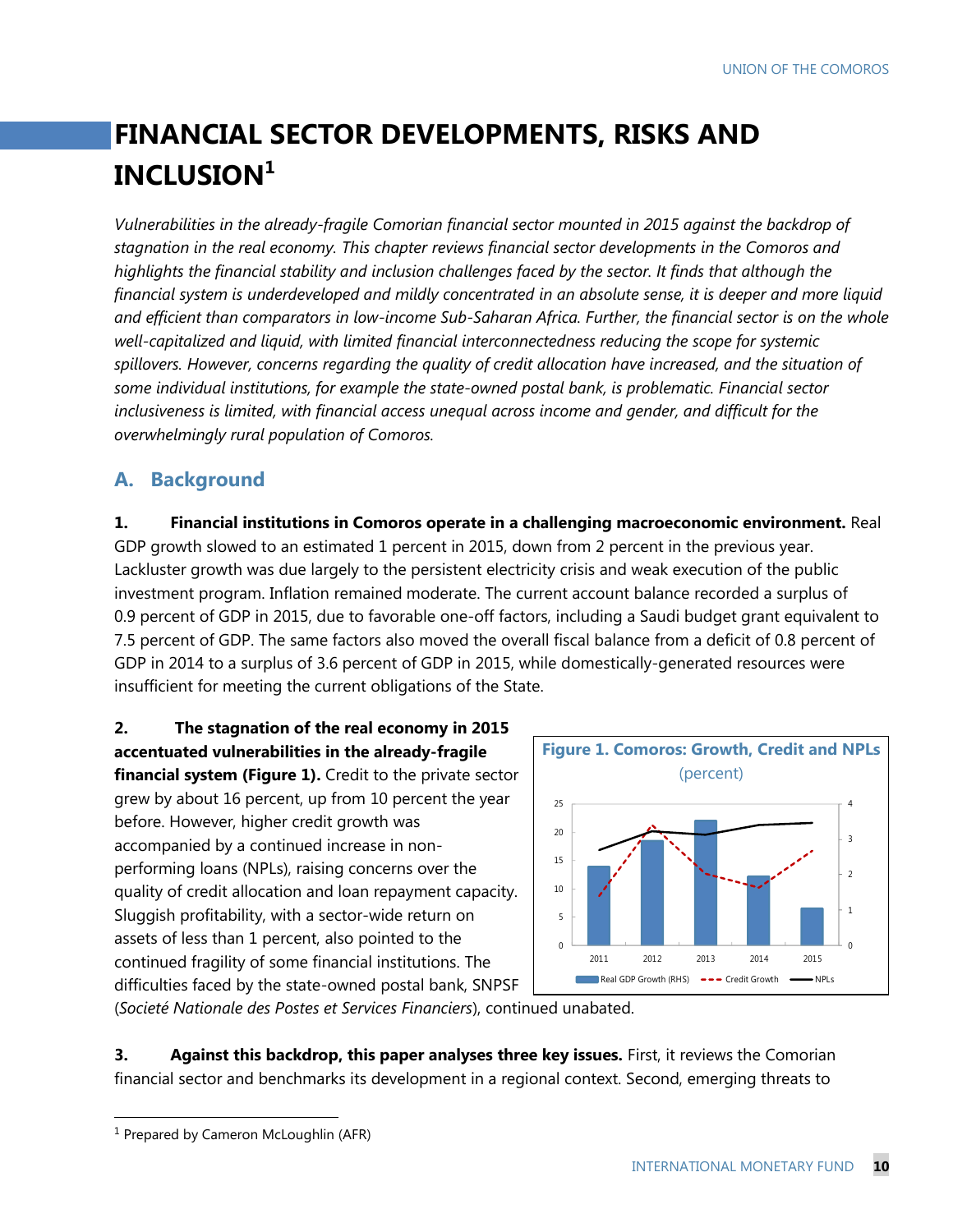financial sector stability are examined. Third, the situation regarding household financial inclusion in Comoros and potential implications for financial stability are analyzed.

### **B. Overview of Financial Sector Developments**

**4. The financial system in Comoros comprises eight financial institutions engaged in deposit taking from and lending to the general public.** These institutions consist of four commercial banks and three microfinance institutions, as well as the SNPSF. Large international money transfer agencies (e.g. Western Union) are present in Comoros and act indirectly through partnerships with the banks or licensed microfinance networks. These agencies are complemented by a local money transfer and exchange entity, the *Maison Comorienne de Transfert des Valeurs* (MCTV). Other features of the financial system – such as insurance, pensions and capital markets – do not exist. Table 1 summarizes the structure of the financial system.

### **5. The financial sector in Comoros is shallow, underdeveloped and mildly concentrated.**

Financial institution assets amounted to just over 47 percent of GDP in 2015. These assets are principally held domestically, with net foreign asset holdings insignificant and limited to transactional needs (Table 2). Domestic assets consist mainly of loans to the private sector and deposits at the central bank, with the latter being well in excess of prudential requirements (a minimum of 15 percent of deposits). High liquidity levels reflect underdeveloped financial markets that constrain investment opportunities, as interbank financial markets are nonexistent. Lending by financial institutions to the public sector is limited. The three largest financial institutions in Comoros control about 57 percent of total sector assets (the Herfindahl index for asset concentration is 0.16). <sup>2</sup>

 $2$  The Herfindahl index of asset concentration is calculated by summing the squares of the market share of each financial institution, and then normalizing it to lie between zero and one. A higher index value denotes that the market is more concentrated.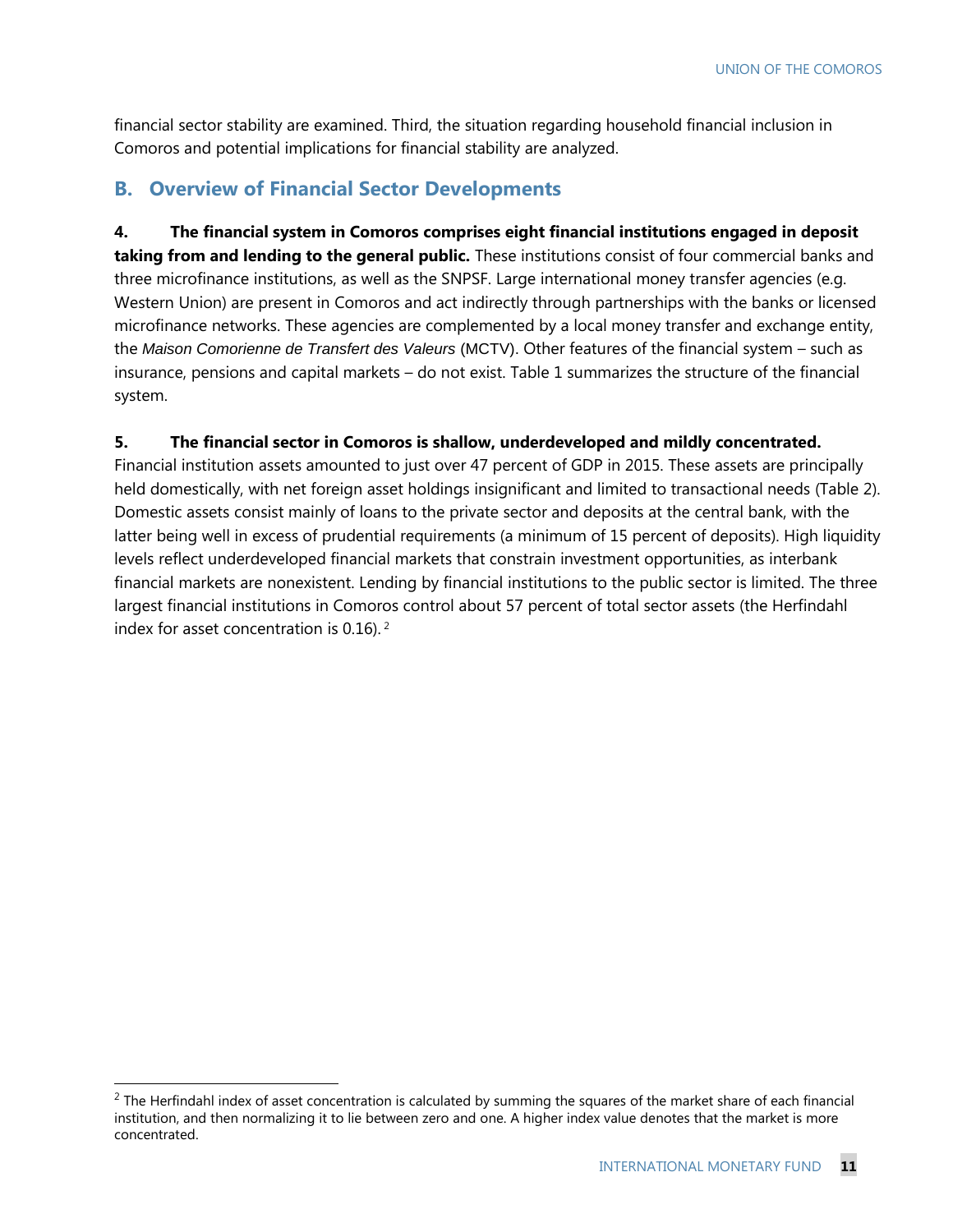|                                                                                                                                                                                                                                                                                               |                                   | <b>Table 1: Comoros: Overview of Financial System</b>                                           |                                                                 |
|-----------------------------------------------------------------------------------------------------------------------------------------------------------------------------------------------------------------------------------------------------------------------------------------------|-----------------------------------|-------------------------------------------------------------------------------------------------|-----------------------------------------------------------------|
| <b>Financial Institution</b>                                                                                                                                                                                                                                                                  | <b>Date</b><br><b>Established</b> | <b>Parent Company</b>                                                                           | Legal<br><b>Structure in</b><br><b>Comoros</b>                  |
| Banque pour l'Industrie et le<br>Commerce - Comores (BIC-C)                                                                                                                                                                                                                                   | 1991                              | BNP Paribas - 51%<br>Comorian Govt - 34%<br>Individuals - 15%                                   | Commercial<br><b>Bank</b>                                       |
| Exim Bank - Comores (EB-C)                                                                                                                                                                                                                                                                    | 2007                              | Exim Bank-Tanzania.                                                                             | Commercial<br>Bank                                              |
| Banque Fédérale de Commerce<br>(BFC)                                                                                                                                                                                                                                                          | 2009                              | Owned by Kuwaiti<br>investors.                                                                  | Commercial<br>Bank                                              |
| Banque de Développement des<br>Comores (BDC)                                                                                                                                                                                                                                                  | 1981                              | Comorian Gov't - 37.5%<br>IPAE (French consortium) -<br>37.5%<br>$AFD - 12.5%$<br>$EIB - 12.5%$ | Commercial<br>Bank                                              |
| Société Nationale des Postes et<br>des Services Financiers (SNPSF) <sup>1</sup>                                                                                                                                                                                                               | 2004                              | Owned by the State.                                                                             | <b>Postal Services</b><br>/ Financial<br>Institution            |
| Maison Comorienne de<br>Transfert des Valeurs (MCTV)                                                                                                                                                                                                                                          | 2009                              | Owned by Comorian<br>private investors                                                          | Financial<br>Intermediary                                       |
| Mutuelles d'Epargne et de<br>Crédit ya Komori (MECK)                                                                                                                                                                                                                                          | 1995                              | Owned by network<br>members                                                                     | Microfinance<br>Decentralized<br>Local Branch<br><b>Network</b> |
| Anjouan SANDUK network                                                                                                                                                                                                                                                                        | 2006                              | Owned by network<br>members                                                                     | Microfinance<br>Decentralized<br>Local Branch<br>Network        |
| Mohéli SANDUK network                                                                                                                                                                                                                                                                         | 2011                              | Owned by network<br>members                                                                     | Microfinance<br>Decentralized<br>Local Branch<br>Network        |
| <sup>1</sup> Provides postal services and limited banking services. Banking services provided are similar to those of the<br>other banking institutions, and include management of deposit accounts (CCP post office accounts and<br>savings passbooks) and financing by credit or overdraft. |                                   |                                                                                                 |                                                                 |

savings passbooks) and financing by credit or overdraft.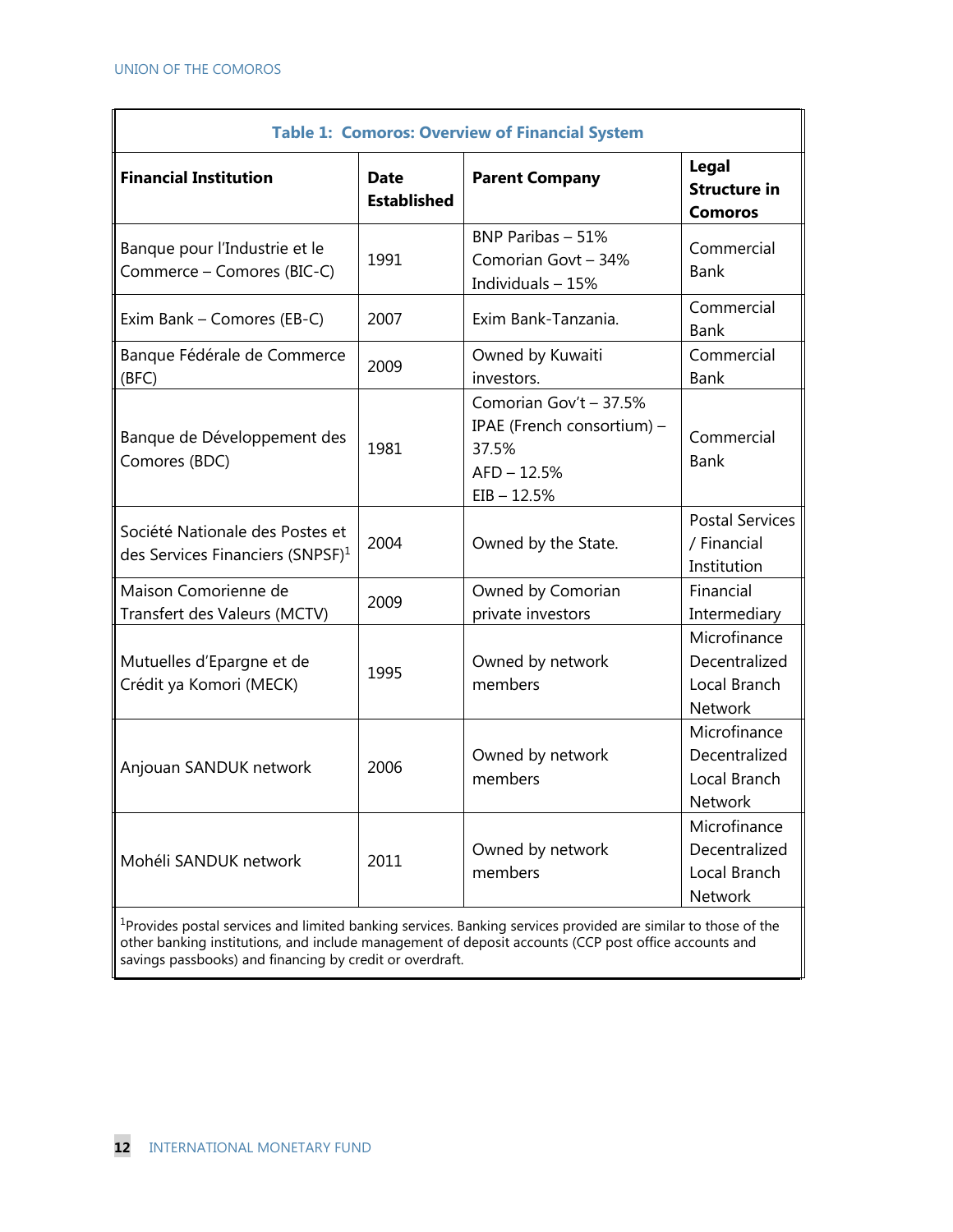|                              | 2010    | 2011    | 2012    | 2013    | 2014    | 2015    |
|------------------------------|---------|---------|---------|---------|---------|---------|
| <b>Net Foreign Assets</b>    | 0.81    | 2.19    | 0.25    | 2.60    | 0.23    | 0.70    |
| <b>Net Domestic Assets</b>   | 24.02   | 23.26   | 28.29   | 25.17   | 28.00   | 30.46   |
| Cash Holdings                | 0.74    | 1.00    | 1.18    | 0.89    | 1.00    | 1.08    |
| Deposits at the central bank | 9.61    | 10.54   | 12.54   | 8.64    | 10.44   | 10.55   |
| <b>Domestic Credit</b>       | 29.13   | 29.44   | 34.10   | 31.30   | 34.30   | 37.26   |
| Net Credit to Government     | 0.37    | $-0.34$ | $-0.15$ | $-0.08$ | $-0.16$ | $-0.34$ |
| Claims on Public Enterprises | 1.11    | 0.55    | 0.22    | 0.40    | 0.30    | 0.31    |
| Claims on Private Sector     | 17.32   | 17.60   | 20.21   | 21.35   | 22.64   | 25.62   |
| <b>Bank Reserves</b>         | 10.18   | 11.54   | 13.72   | 9.53    | 11.44   | 11.63   |
| Other Items net              | $-5.11$ | $-6.19$ | $-5.81$ | $-6.13$ | $-6.30$ | $-6.80$ |
| <b>Total deposits</b>        | 24.83   | 25.45   | 28.53   | 27.77   | 28.22   | 31.16   |
| Demand Deposits              | 11.90   | 13.18   | 15.00   | 14.23   | 14.44   | 16.84   |
| Term and Savings Deposits    | 12.93   | 12.27   | 13.53   | 13.54   | 13.78   | 14.32   |

### **Table 2: Comoros: Overview of Deposit Money Banks** (percent of GDP)

**6. The financial sector in Comoros, while shallow in an absolute sense, is deeper and more liquid and efficient than comparators in low-income Sub-Saharan Africa (SSA), lagging however behind the financial sectors of frontier SSA economies (Figure 2).** Traditional metrics of financial sector depth and intermediation indicate that at end 2015, the Comorian financial sector was deeper than the lowincome Sub-Saharan Africa (SSA) average, yet significantly shallower than frontier SSA economies.<sup>3</sup> Financial institutions in Comoros are liquid, with lending financed primarily by deposits. Despite the mild concentration of the financial sector, efficiency and competition was also comparable to low-income SSA in 2015, as indicated by the lower lending-deposit rate spread.<sup>4</sup>

<sup>3</sup> Low-income SSA countries are defined as PRGT-eligible countries in Sub-Saharan Africa, excluding oil exporters and Zimbabwe, which is an outlier with respect to financial development. Frontier SSA economies are Angola, Côte d'Ivoire, Ghana, Kenya, Mauritius, Nigeria, Rwanda, Senegal, South Africa, Tanzania, Uganda and Zambia.

 $4$  The peg of the CFA franc exchange rate to the euro and the resulting lower inflation may also have contributed to lower interest rate spreads in Comoros. It is not possible to compare interest rate spreads in Comoros with those in other CFA franc zone countries due to data unavailability.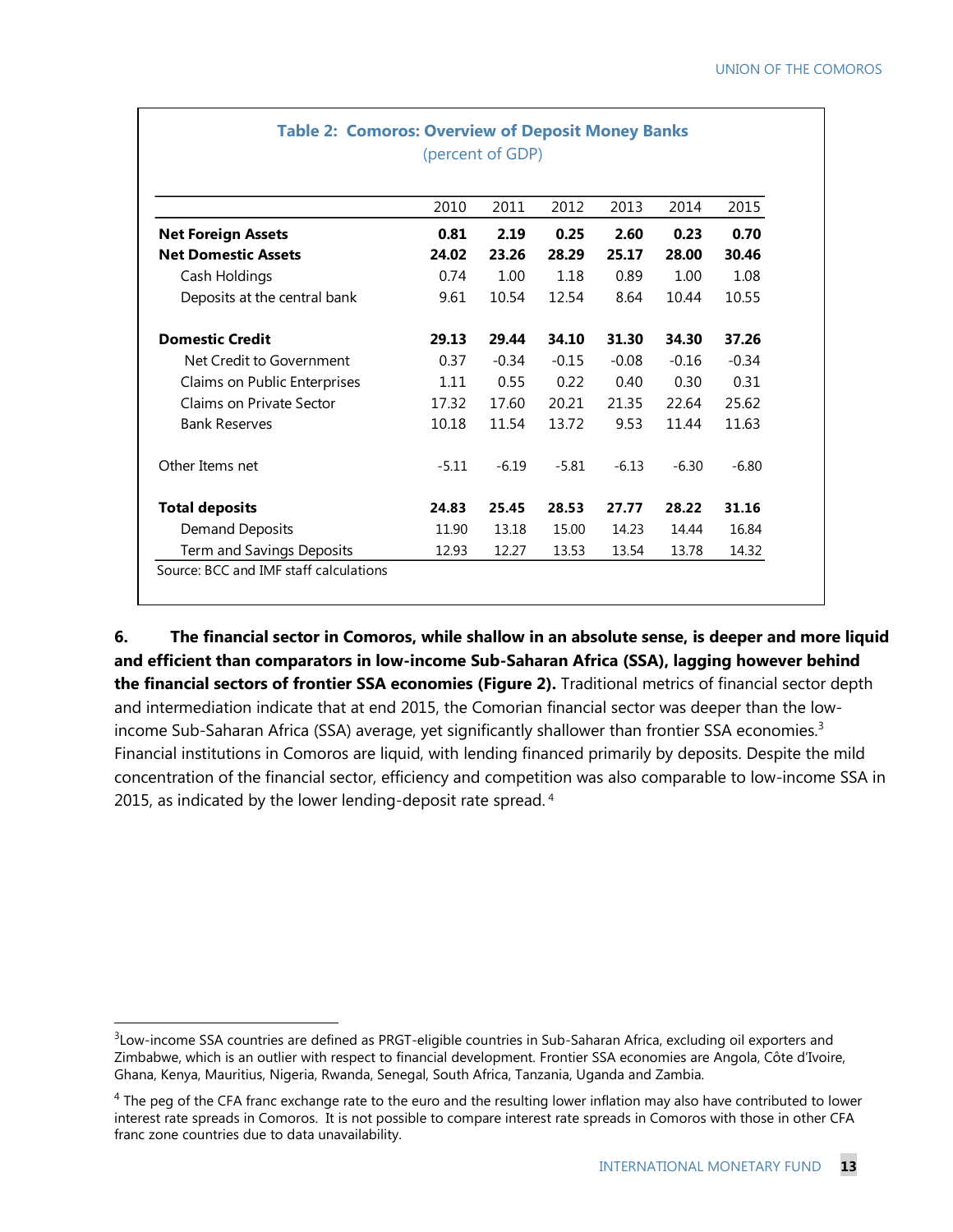

Source: World Development Indicators, Financial Access Survey, International Financial Statistics and IMF Staff calculations.

**14** INTERNATIONAL MONETARY FUND

Uganda, Zambia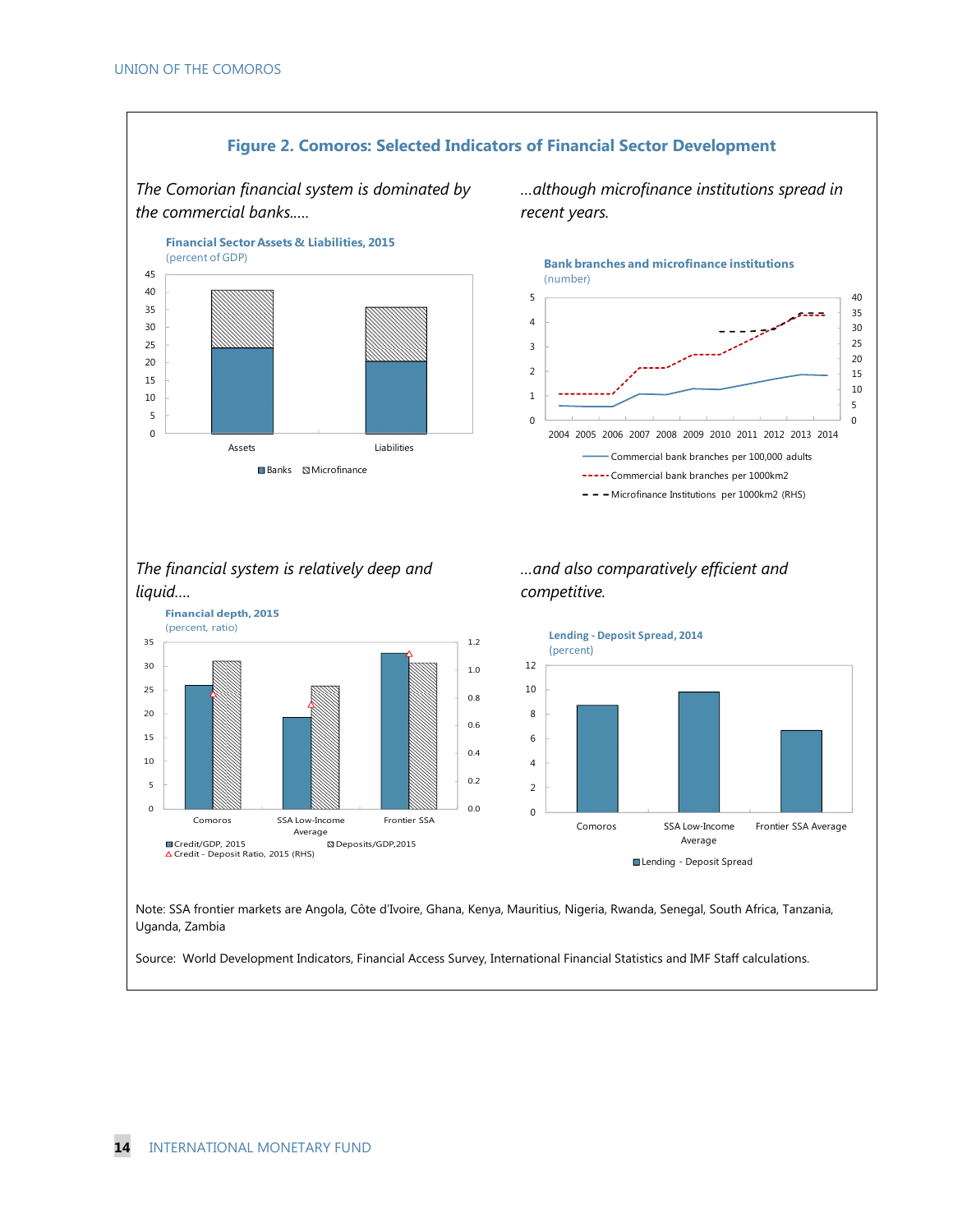### **C. Financial Sector Risks and Vulnerabilities**

 $\overline{a}$ 

**7. Since 2013, all financial institutions are subject to the harmonized banking law, reducing the scope for regulatory arbitrage.** The original banking law, dating from 2004, regulated banks and microfinance institutions differently. These institutions offered different types of financial services and were subject to separate taxation regimes. The new banking law of 2013 is a unified regulatory framework, whereby all financial institutions are required to respect the same norms (e.g. prudential ratios, rules for the distribution of risk, etc.), except as relates to the minimum required level of capital and internal control mechanisms. Consequently, both banks and microfinance institutions are now permitted to offer the same range of financial services. Since 2015, harmonized taxation rules also apply to financial institutions; however, one microfinance institution continues to enjoy a special taxation status.

### **8. The markets for deposits and loans are dominated by a few large financial institutions**

**(Figure 3).** In 2015, the three largest financial institutions account for over 65 percent of system-wide deposits, while for loans, the top three account for just over 55 percent of the total. One microfinance institution is the second largest deposit-taker and largest loan provider, reflecting its reach throughout the three islands of the Union. The concentration of deposits and loans in a few institutions increases the systemic importance of these individual establishments to the domestic financial system.

**9. These concentration risks are mitigated by the limited interconnectedness between financial institutions in Comoros, which reduces the scope for spillovers between banks in the event of financial distress.** There is no market for interbank lending and inter-institution deposits are strictly limited to parking the excess liquidity of microfinance institutions. These deposits are small in relation to the overall deposits of individual microfinance institutions. Financial institutions do not participate in the capital of other institutions.

**10. The available industry-level data on lending suggest that in 2015, lending was not oriented towards productive economic sectors (Figure 3).<sup>5</sup>** Lending by Comorian financial institutions is generally not made for productive investment activities, with around 70 – 80 percent of total loans extended to general commerce, the informal sector, and for financing imports. In 2015, commerce and household sectors together accounted for around 50 percent of total new loans, while the shares of manufacturing (11 percent) and construction (8 percent) industries were significantly lower. Although the authorities report that individual bank portfolios are well diversified, lessening concentration risk, a prolonged downturn in consumption, induced for example by a reemergence of salary arrears, and a generalized economic stagnation may tighten loan repayment capacity and negatively affect bank balance sheets. Around half of lending is short-term, while long-term loans comprise less than 5 percent of loans.

<sup>&</sup>lt;sup>5</sup> The database of the central risk bureau (Centrale des Risques et Incidences des Paiements) maintained by the central bank of Comoros is in the process of development and will in the future contain full historical data on the sectoral breakdown of lending and non-performing loans. At the current time, industry-level loan data are only available for the flow of new lending made in 2015, hence it is not a representative sample of the total stock of loans and NPLs held by financial institutions in Comoros.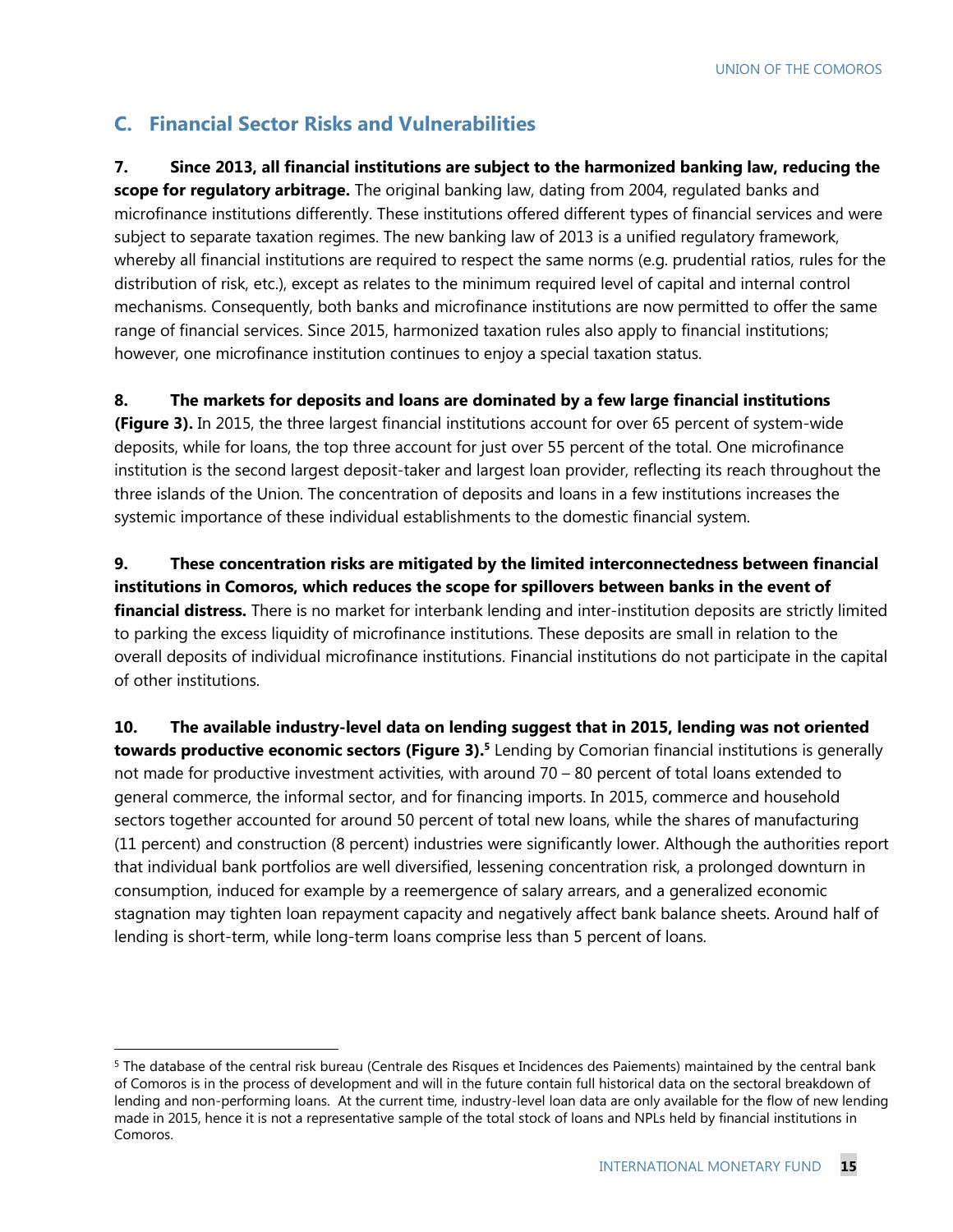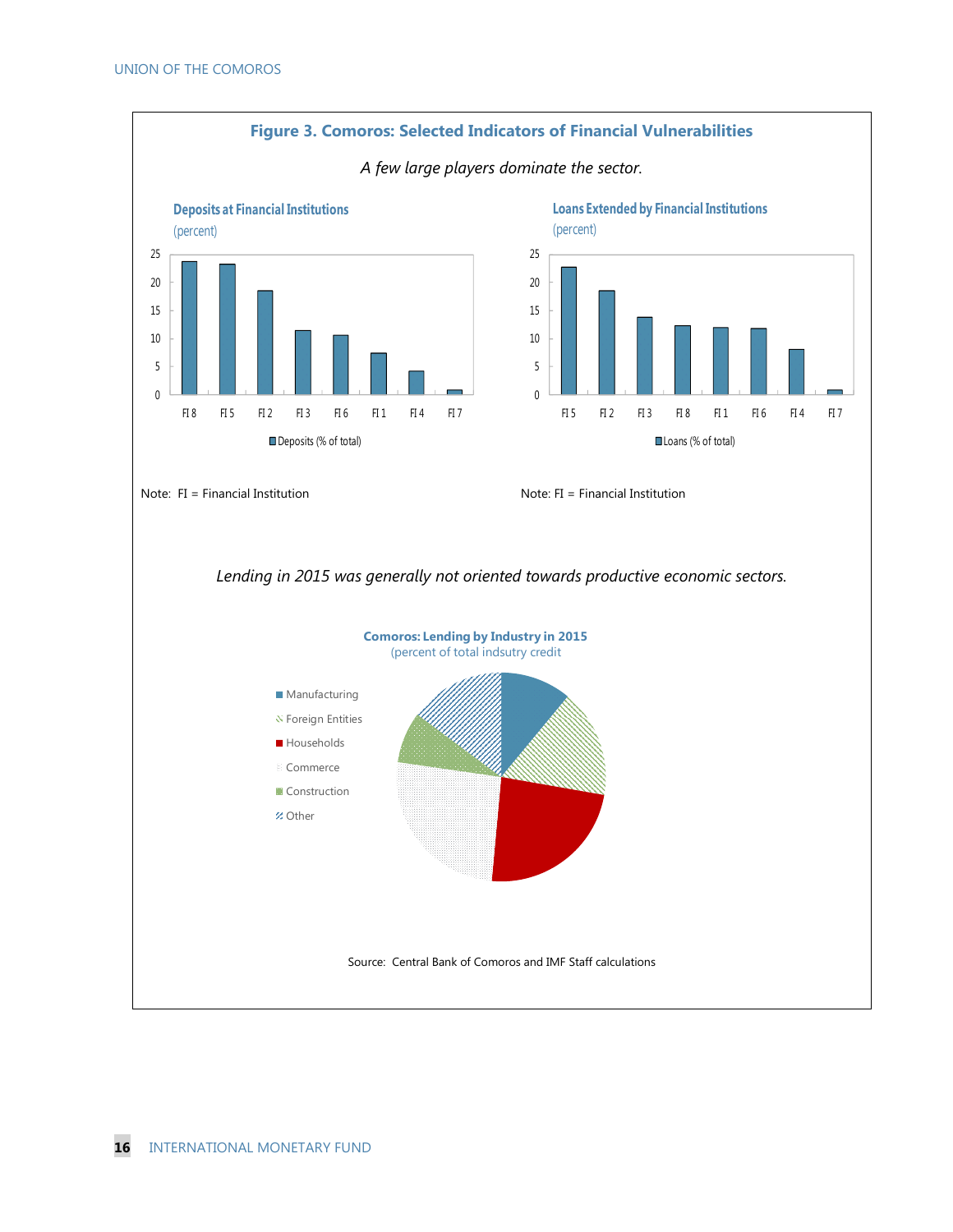**11. Similarly, the distribution of NPLs is heterogeneous across industries (Figures 4a and 4b).** 

General commerce and households accounted for more than two thirds of total new NPLs in 2015. When scaled by the amount of new credit in each industry, it is evident that information and communication, extractive, and transport and storage industries exhibited particularly high rates of non-performing loans in 2015.



**12. Financial stability indicators (FSIs) show on the whole that the financial sector is wellcapitalized and liquid, although individual FSIs show a degree of heterogeneity across institutions (Figure 5a, Tables 3 and 4).<sup>6</sup>** The ratio of capital to assets for individual banks remains well over the regulatory minimum of 10 percent, although the sector-wide aggregate has declined slightly since 2011. Liquidity ratios are also broadly satisfactory; however, FSIs for individual institutions exhibit a degree of variability and are in some cases disconcerting. The provisioning rates of some institutions are lagging, also for those for which NPLs are above the sector-wide benchmark (Table 3). However, although financial institutions are on the whole well-capitalized, NPLs net of provisions are rapidly approaching 100 percent of own capital in one case.

**13. The trend increase in non-performing loans (as a percentage of gross loans) in recent years raises concerns over the quality of credit allocation (Figure 5b).** At end 2015, the ratio of NPLs to gross loans reached 21.7 percent, rising sharply to 27.4 percent as of end March 2016.<sup>7</sup> Some of the increase in the overall NPL ratio in recent years may be attributable to legacy loans that date back many years, for

 $6$  Caution should be used in interpreting FSIs across institutions, as there are no common bank accounting standards in Comoros.

 $7$  This acceleration related to the reclassification of a bad loan on the books of SNPSF that was made in the real estate sector.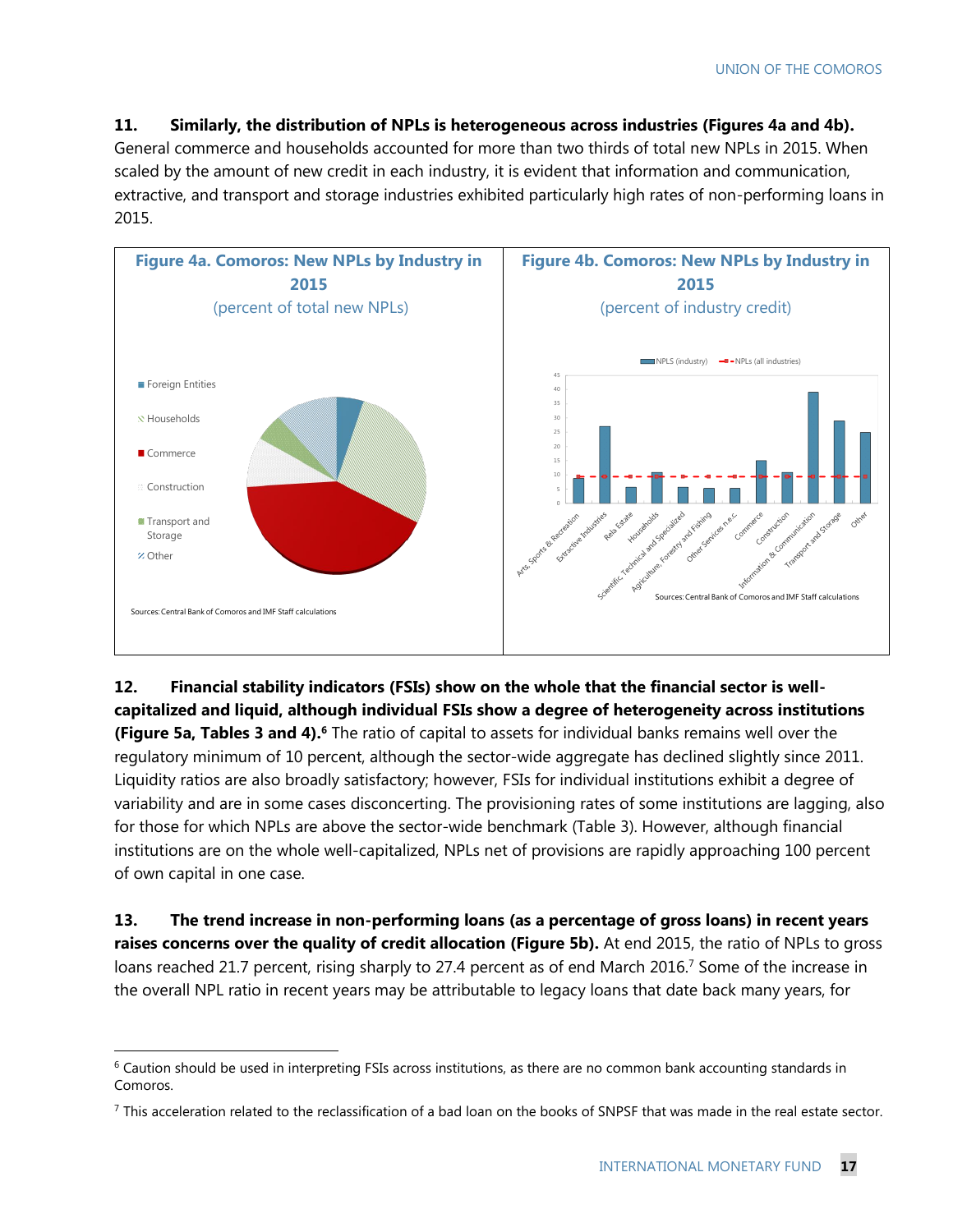example to the vanilla crisis of the early 2000s.<sup>8</sup> Yet the NPL ratio may rise further in the near term as existing debts on the books of financial institutions are fully accounted for, as well as in the case of continued sluggish economic growth. The increase in NPLs is worrisome, all the more so as loan provisioning has not kept pace with the increase in doubtful loans.



<sup>8</sup> NPLs include old discount loans of about KMF 1.3 billion to the vanilla sector that have been non-performing since the early 2000s. The central bank of Comoros is coordinating efforts to have these loans written off. An agreement signed in 2014 between interested parties stipulated that affected borrowers would repay a third of the outstanding loan amount over a three-year period, while a further third would be written-off by the banks.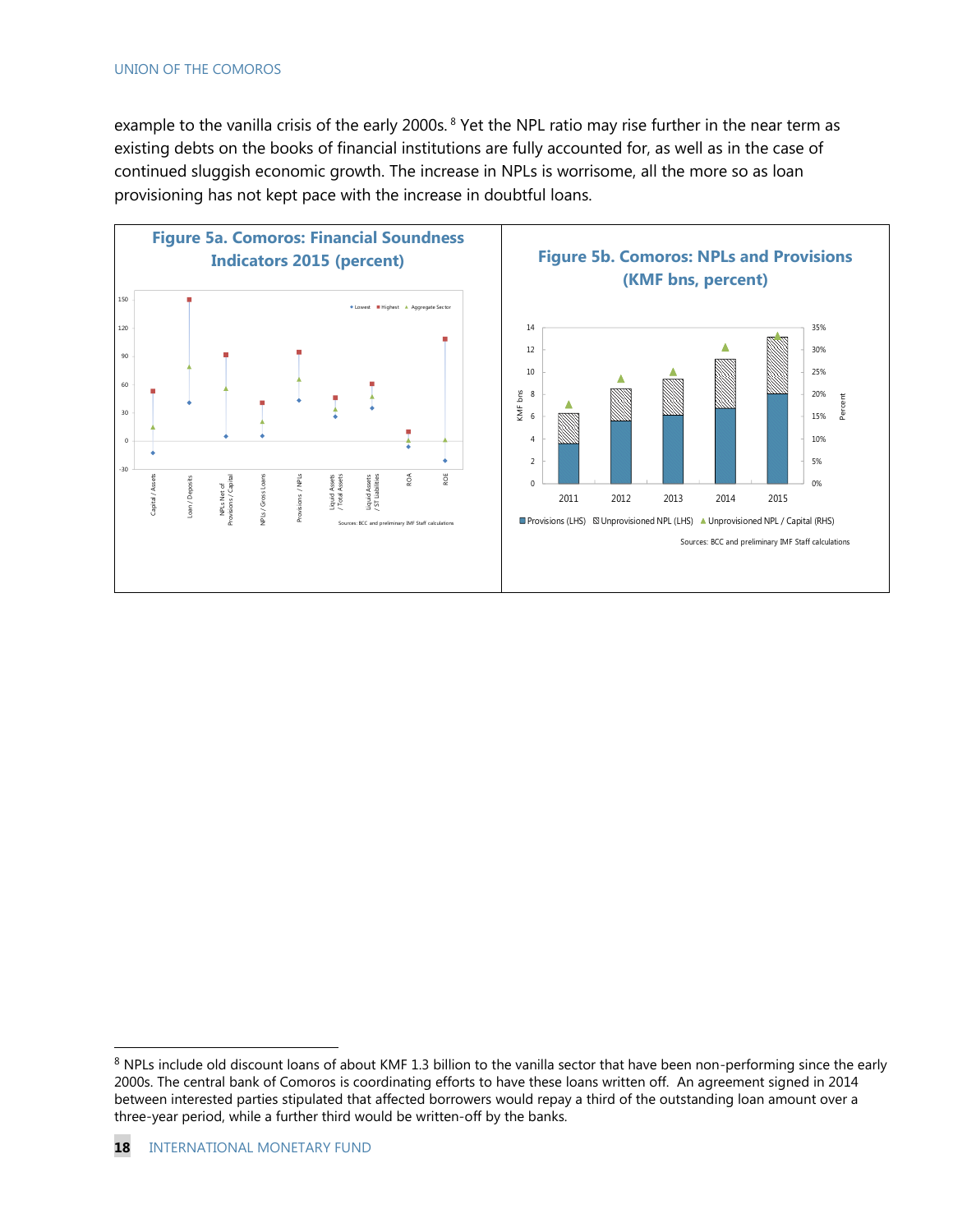| (percent)                                        |      |        |      |      |      |
|--------------------------------------------------|------|--------|------|------|------|
|                                                  | 2011 | 2012   | 2013 | 2014 | 2015 |
| <b>Capital Adequacy</b>                          |      |        |      |      |      |
| Capital / Assets                                 | 23.4 | 20.3   | 20.9 | 21.9 | 21.7 |
| <b>Asset Quality</b>                             |      |        |      |      |      |
| NPLs / Gross Loans                               | 16.9 | 20.2   | 19.6 | 21.3 | 21.7 |
| Provisions / NPLs                                | 57.4 | 66.4   | 65.6 | 60.7 | 61.2 |
| NPLs Net of Provisions / Capital                 | 17.8 | 23.5   | 25.1 | 30.6 | 33.2 |
| Liquidity                                        |      |        |      |      |      |
| Liquid Assets / Total Assets                     | 47.4 | 45.8   | 41.3 | 39.1 | 37.6 |
| Liquid Assets / ST Liabilities                   | 58.4 | 53.2   | 48.2 | 45.9 | 43.8 |
| Loans / Deposits                                 | 63.5 | 60.5   | 66.7 | 69.2 | 70.6 |
| Liquid Assets / Total Deposits                   | 64.4 | 57.9   | 52.3 | 49.6 | 47.3 |
| Profitability                                    |      |        |      |      |      |
| Return on Assets                                 | n.a. | $-0.9$ | 1.0  | 0.8  | 0.8  |
| Return on Equity                                 | n.a. | $-1.3$ | 1.8  | 1.4  | 1.4  |
| <b>Exposure to FX Risk</b>                       |      |        |      |      |      |
| Foreign Exchange liabilities / total liabilities | n.a. | n.a.   | n.a. | n.a. | n.a. |



INTERNATIONAL MONETARY FUND

INTERNATIONAL MONETARY FUND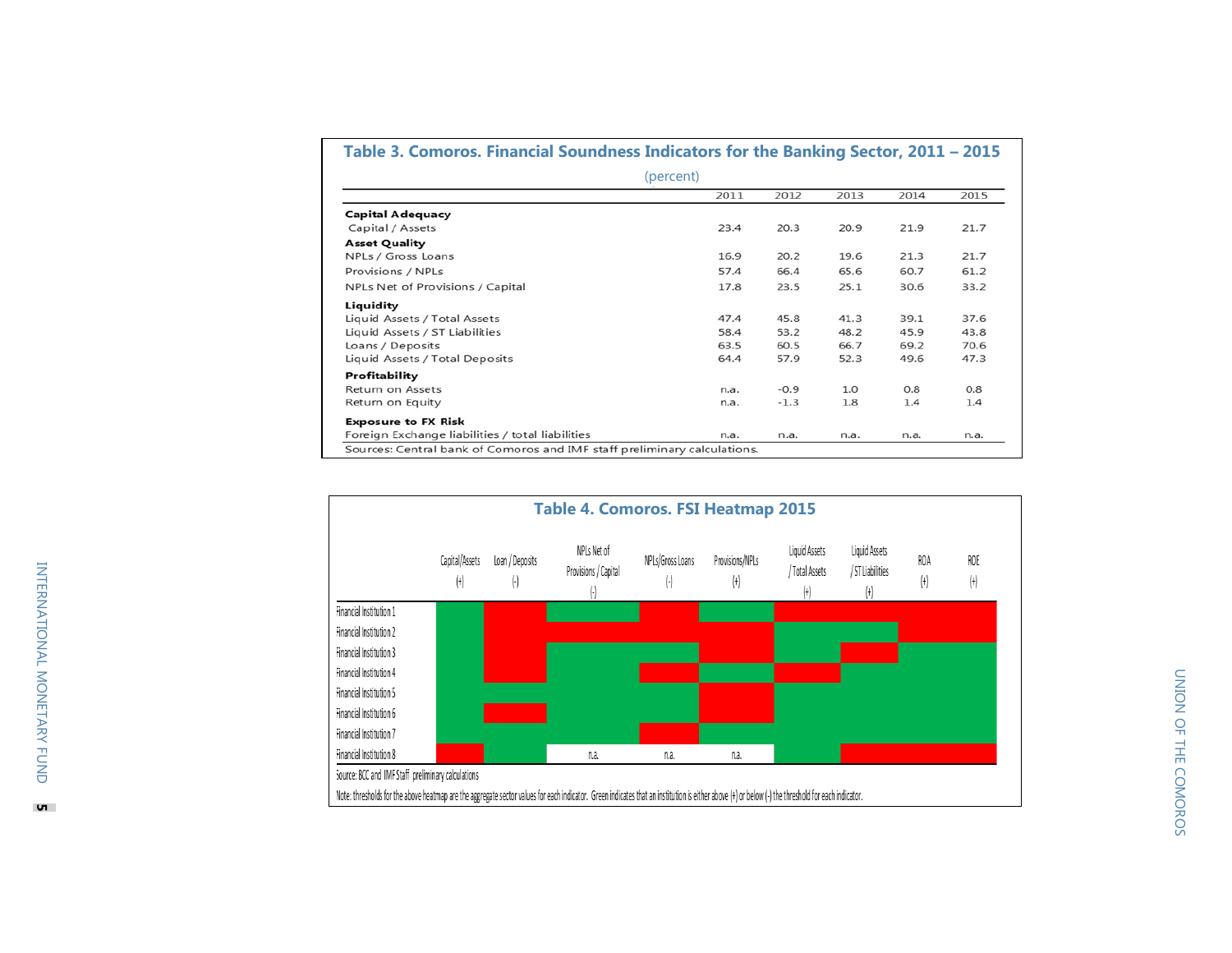**14. Variations in the price of gold are a systemic market risk for lending institutions that have on-balance sheet or off-balance sheet gold exposures.** Secured bank lending against gold jewelry is widespread in Comoros, largely because using other types of security is difficult due to the uncertain legal environment. Jewelry items are not standardized products and can only be resold on the local auction market; hence, they are relatively illiquid and their value depends on both local demand and the price of gold. Fluctuations in the price of gold, therefore, constitute a systemic risk to those lending institutions in Comoros that accept gold jewelry as security.

**15. While the ongoing difficulties of the state-owned postal bank, SNPSF, represent a significant fiscal risk to the state's balance sheet, systemic financial system implications may be limited.** As the sole shareholder of SNPSF, the Comorian government is obliged to financially backstop the bank in times of hardship. Action is required in order to resolve the ongoing difficulties experienced by the bank, and the scope of action needed would have a material impact upon the government finances. The SNPSF is a significant player in the deposit market, since all government salaries and some funds from public enterprises are deposited with this institution.<sup>9</sup> However, its links with other financial institutions are limited to relatively small deposits of excess liquidity by microfinance institutions, limiting the possibility of contagion of any eventual distress

**16. Weak institutional and judicial frameworks that afford inadequate protection of creditor rights continue to retard the development of the Comorian financial system and pose a risk to the health of individual financial institutions.** Significant difficulties surround the enforcement of financial contracts in Comoros, especially in a few notable cases where the recovery of claims by creditors has been stymied by weak judicial processes. As noted above, the uncertain legal environment has also led banks to lend against collateral that is linked to fluctuations in gold prices, exposing some financial institutions to systemic market risk. Moreover, tightly-knit social relations in the Comoros also hinder even-handed application of the law. Reinforcement of legal institutions, improving property rights and the quality of collateral, and the rigorous and the systematic application of financial contracts are, therefore, critical for the health of individual financial institutions, overall financial stability and further financial deepening.

### **D. Financial Inclusion**

**17. Recent evidence indicates that enhancing financial inclusion is important for achieving sustainable medium-term economic outcomes**. Improved financial access permits all economic agents, including households, to take advantage of a greater range of economic opportunities and conduct basic economic transactions. Reducing financial market frictions and allowing greater household participation in financial markets may, therefore, promote sustainable economic growth and reduce poverty and inequality (Sustainable Development Goals 2015).

<sup>&</sup>lt;sup>9</sup> Deposits of public enterprises constitute about 20 percent of total deposits at SNPSF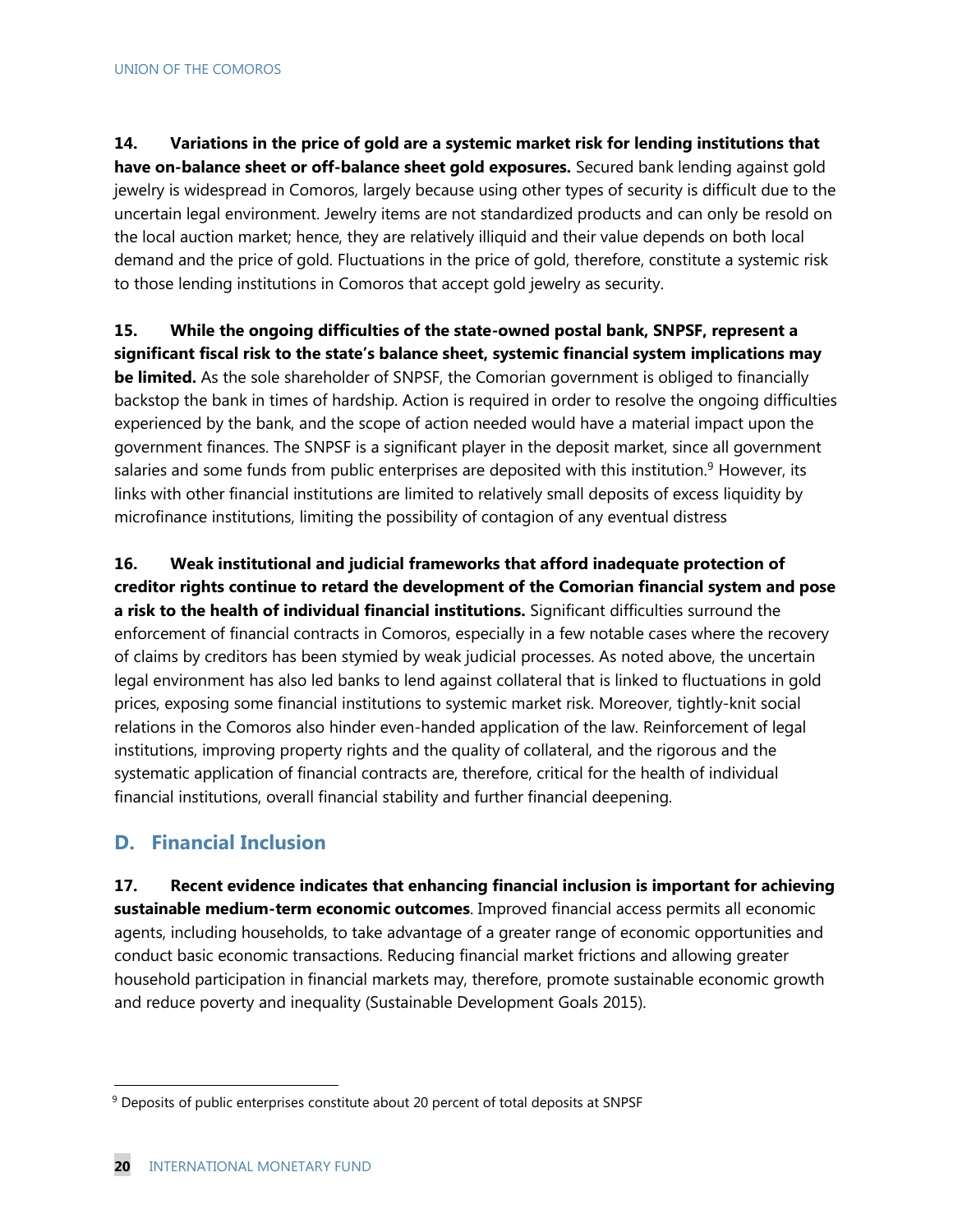### **18. Improving financial inclusion can have benefits for financial stability, yet may also**

**entail risks.** Enhanced financial inclusion may bolster financial stability by for example providing a more solid deposit base for banks during times of stress and providing clients of financial firms with better risk management tools, thus boosting their resilience (as for example more resilient borrowers imply more resilient banks). But some types of financial inclusion can, in the absence of appropriate regulation, be detrimental for financial stability; for example, the impact of broadening access to credit depends on the quality of banking supervision. When bank supervision is weak, broadening credit access may have negative effects on bank stability (IMF 2015).

### **19. Household survey data indicate that in 2011, 21.7 percent of households in Comoros**

**held an account at a formal financial institution.<sup>10</sup> The proportion of survey respondents aged** 15 years and over in Comoros with access to an account at a financial institution ('financial access') in 2011 was well above the average for low-income SSA countries. This favorable rate of financial access, though well below that of SSA frontier markets, may reflect the influence of the recently expanding microfinance sector, and is likely to have increased further in recent years.

**20. Inequality across both income levels and gender mars financial access and the use of other basic financial services (Figure 6).** Financial access in Comoros is more unequal across both income levels and gender than in comparator countries. The ratio of the bankable 'better-off' to the 'poor' is higher in Comoros than for low-income SSA countries.<sup>11</sup> The poor are also particularly restricted in their ability to save, to borrow from financial institutions, and use mobile phones for financial transactions, given the relatively high telecommunications costs in Comoros. Furthermore, the ratio of financial access for males to that for females is higher in Comoros than on average in comparator countries.

 $10$  The Global Findex survey, conducted by the World Bank in conjunction with the Gallup World Poll and funded by the Bill & Melinda Gates foundation, provides in-depth data on how individuals save, borrow, make payments and manage risks. The survey was first conducted in 2011 and updated in 2014. Comoros was not included in the survey update.

 $11$  The 'bankable' population is the share of the adult population with access to a formal financial account. The betteroff' and the 'poor' are respectively the top income quintile and the bottom income quintile of the adult population.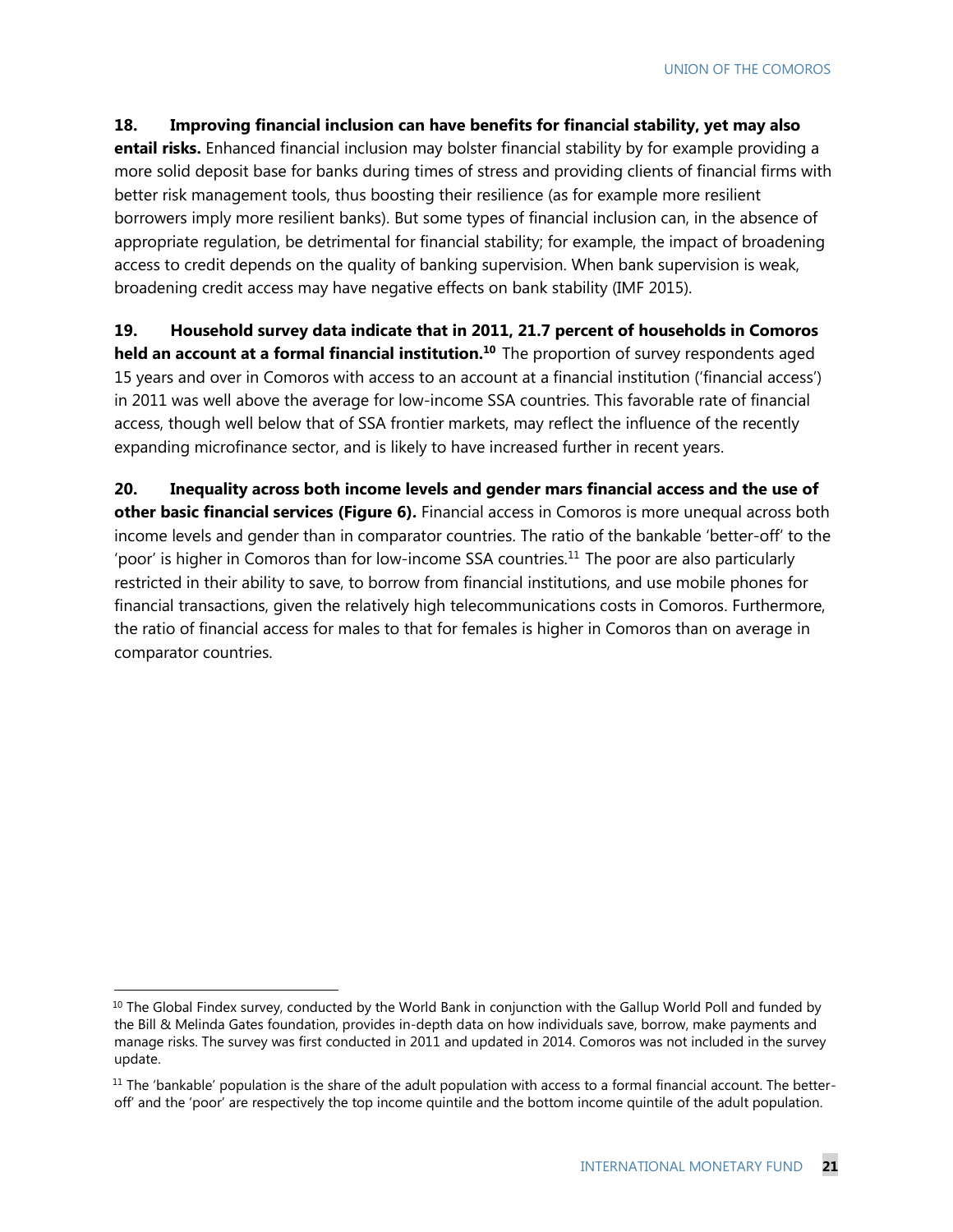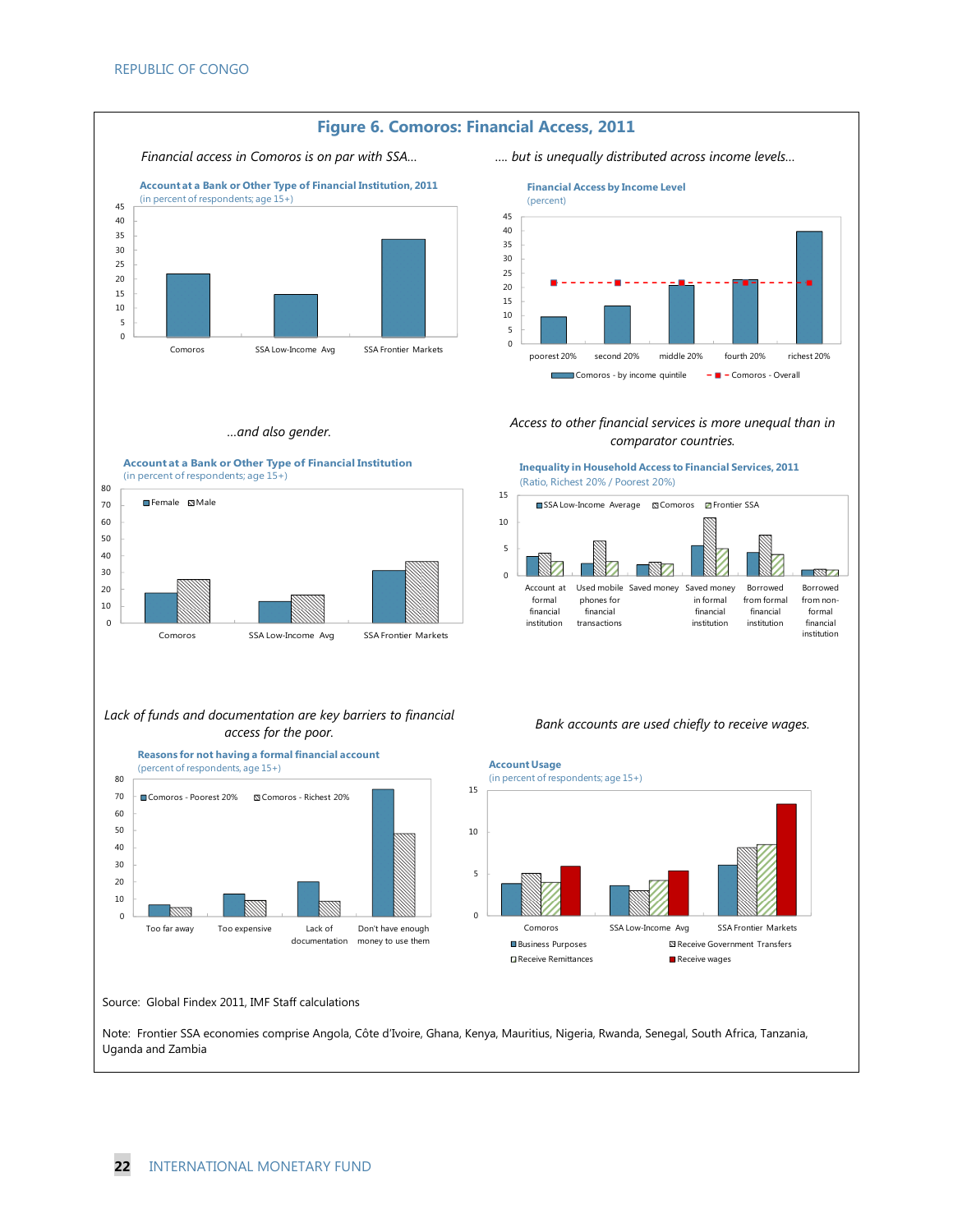

Note: Frontier SSA economies comprise Angola, Côte d'Ivoire, Ghana, Kenya, Mauritius, Nigeria, Rwanda, Senegal, South Africa, Tanzania, Uganda and Zambia

Source: Global Findex 2011, G20 Financial Inclusion Indicators, IMF Staff calculations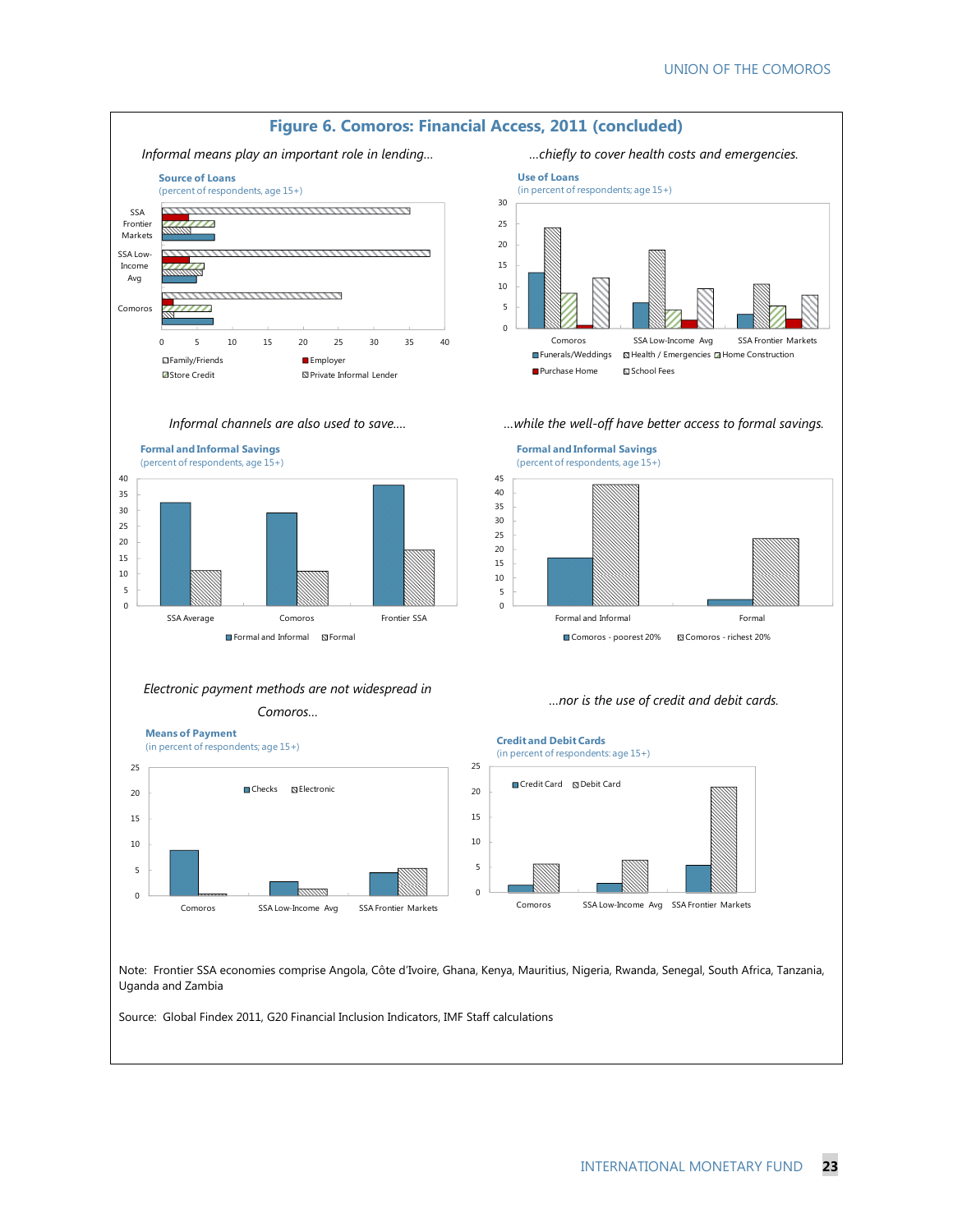**21. Inadequate funds and insufficient documentation are key barriers to financial access**  for the poor in Comoros. The most common reasons cited by those in the bottom income quintile for not having an account at a formal financial institution were lack of funds and necessary documentation. A significant proportion of poor households also found formal financial accounts to be too expensive.

**22. A considerable proportion of households source loans from outside the formal financial system, while the rich have better access to formal savings and borrowing channels (Figure 6).** As in the rest of SSA, informal channels, particularly loans from families/friends, are an important source of credit for Comorian households. Yet financial institutions in Comoros were almost as important a source of household credit as in frontier economies. On the savings side, the rich are better able to utilize formal savings accounts, reflecting their higher rate of financial access.

**23. The payments system is not well developed in Comoros.** This is reflected in the small proportion of households using electronic payment methods. The utilization of other means of payment, such as checks and debit cards, is also low compared to comparators.

**24. Commercial banks do not serve the overwhelmingly rural population of Comoros well (Figure 7).** In 2014, Comoros ranked well behind comparator countries such as Cabo Verde and Sao Tomé & Principe with regard to physical access to commercial bank branches. Although Comoros fared slightly better than low-income SSA on physical access to automated teller machines, per capita access to commercial bank services is relatively poor.

**25. Policies to improve financial inclusion in Comoros should focus on financial services access by the poorest households.** Given the inequalities in financial access outlined above, the objective of policies to enhance financial inclusion should be to boost participation of poor households in formal financial markets. For example, introducing low-fee or fee-free accounts and improving the quality of documentation of the poor would reduce transaction costs and allow them to better access financial services.

**26. Expansion of new payment methods and more rigorous judicial enforcement in the financial system could also boost financial inclusion in Comoros.** Increasing geographical penetration of financial institutions and greater access to electronic payment methods could facilitate access to financial services for those in remote areas and benefit commerce and overall business activity. In this light, the recent sale of a second telecommunications license to the Malagasy telecommunications company TELMA could provide a unique opportunity to expand the use of mobile banking services in Comoros. The pending introduction of a mobile money transfer service (known as 'Rial Pay') by the Comorian money transfer network MCTV should also bolster financial inclusion, especially in rural areas. Insisting upon more rigorous contract enforcement in the financial system would improve creditor rights and entice potential borrowers into the formal financial system and make it more attractive for financial institutions to lend.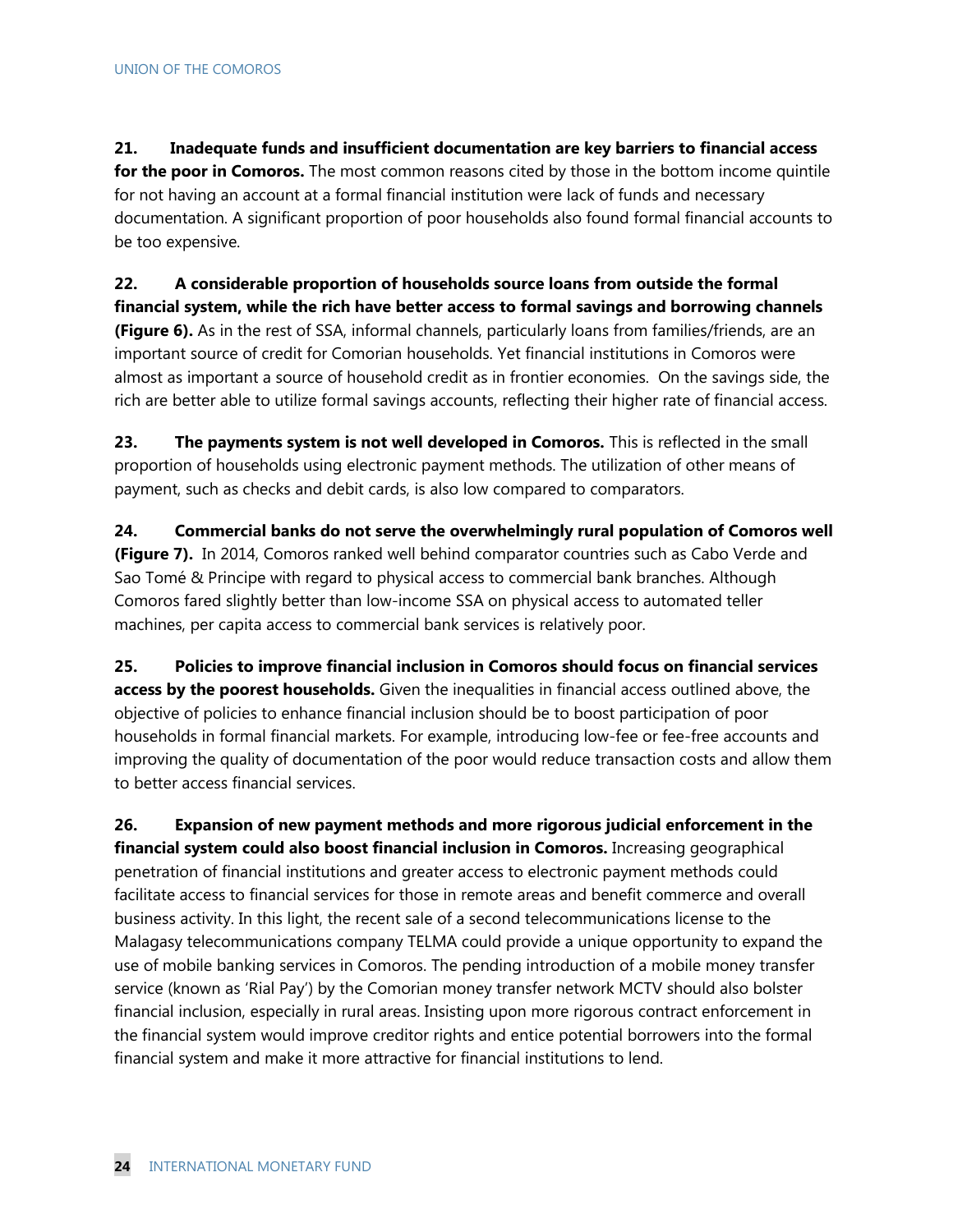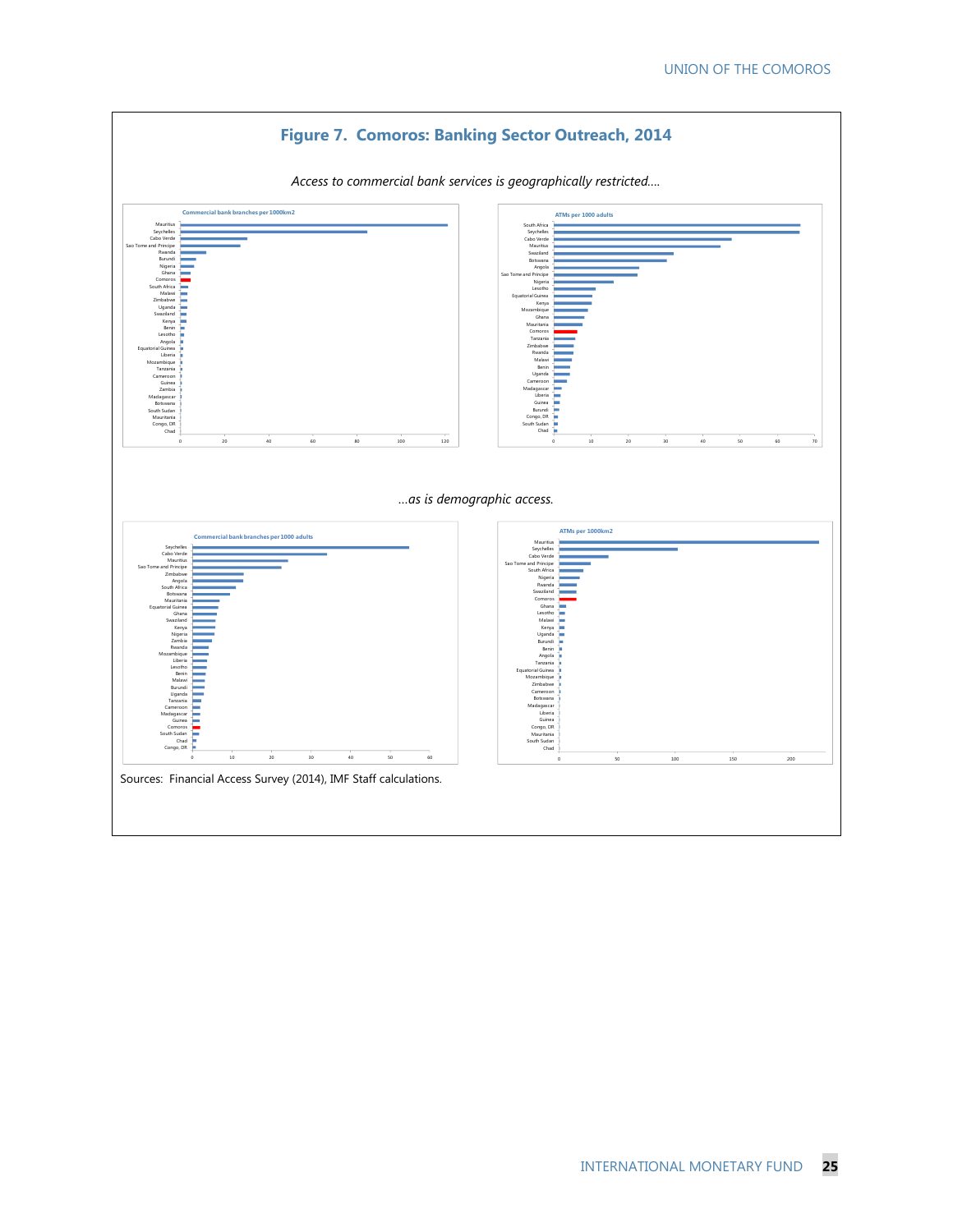### **27. Policies aimed at enhancing financial inclusion in Comoros should, however, weigh the benefits of increased financial access against potential risks to financial stability.**

Improving some forms of financial inclusion, such as broadening credit access, may bring significant benefits, yet could pose risks to financial stability, to the extent that they encourage unsound lending practices in the absence of a sufficiently strong regulatory framework. Given the recent upward trend in NPLs, policymakers should remain watchful that greater access to credit not come at the cost of rising doubtful loans and financial stability concerns.

**28. Improving financial access for the poor in Comoros need not, however, come at the expense of financial instability**. Increases in the use of financial services other than credit have generally weak overall links to financial stability (IMF 2015). Hence, increasing the access of the worse-off to financial services is likely to have limited implications for the stability of the financial sector. Regarding broadening credit access, measures aimed at increasing the credit supply by removing market imperfections may help minimize potential financial stability effects. For example, implementation of new lending technologies that reduce transaction costs and improve borrower identification may mitigate the problem of asymmetric information between borrower and lenders (IMF 2015). In this vein, the implementation and strengthening of the credit bureau (Centrale des Risques et des incidents des paiements) by the central bank of the Comoros is a welcome step in the right direction

### **E. Conclusions**

**29. Development of the relatively underdeveloped and fragile financial sector in Comoros would be beneficial for the country's medium term growth prospects, but to achieve this a number of issues must be resolved.** The depth of the financial sector in Comoros is comparable to that of low-income SSA, but it lags behind frontier SSA countries in this respect. The financial system is also fragile, with vulnerabilities related to accelerating non-performing loans, lagging provisioning, the troubles of SNPSF and also problems related to financial contract enforcement. Fostering development of the financial system in these circumstances will be challenging, the more so in the current difficult macroeconomic environment.

**30. At the same time, ensuring that a diffuse, largely rural, population that is spread across three islands has adequate access to financial services will also be challenging.** While the spread of microfinance institutions has done much to broaden the supply of financial services in recent years, new technologies, such as mobile banking, offer a unique opportunity to improve financial access for the rural poor.

**31. Financial development, inclusion and stability goals can be complementary.** Further development of the financial sector may be achieved with financial inclusion and stability goals in mind. For example, alleviating asymmetric information between borrowers and lenders through implementing new lending technologies would reduce transaction costs, improve borrower information and hence broaden access to credit. Furthermore, increasing the depth of deposits through bringing poor 'unbanked' individuals into the financial system may also spur financial intermediation and increase the resilience of financial institutions.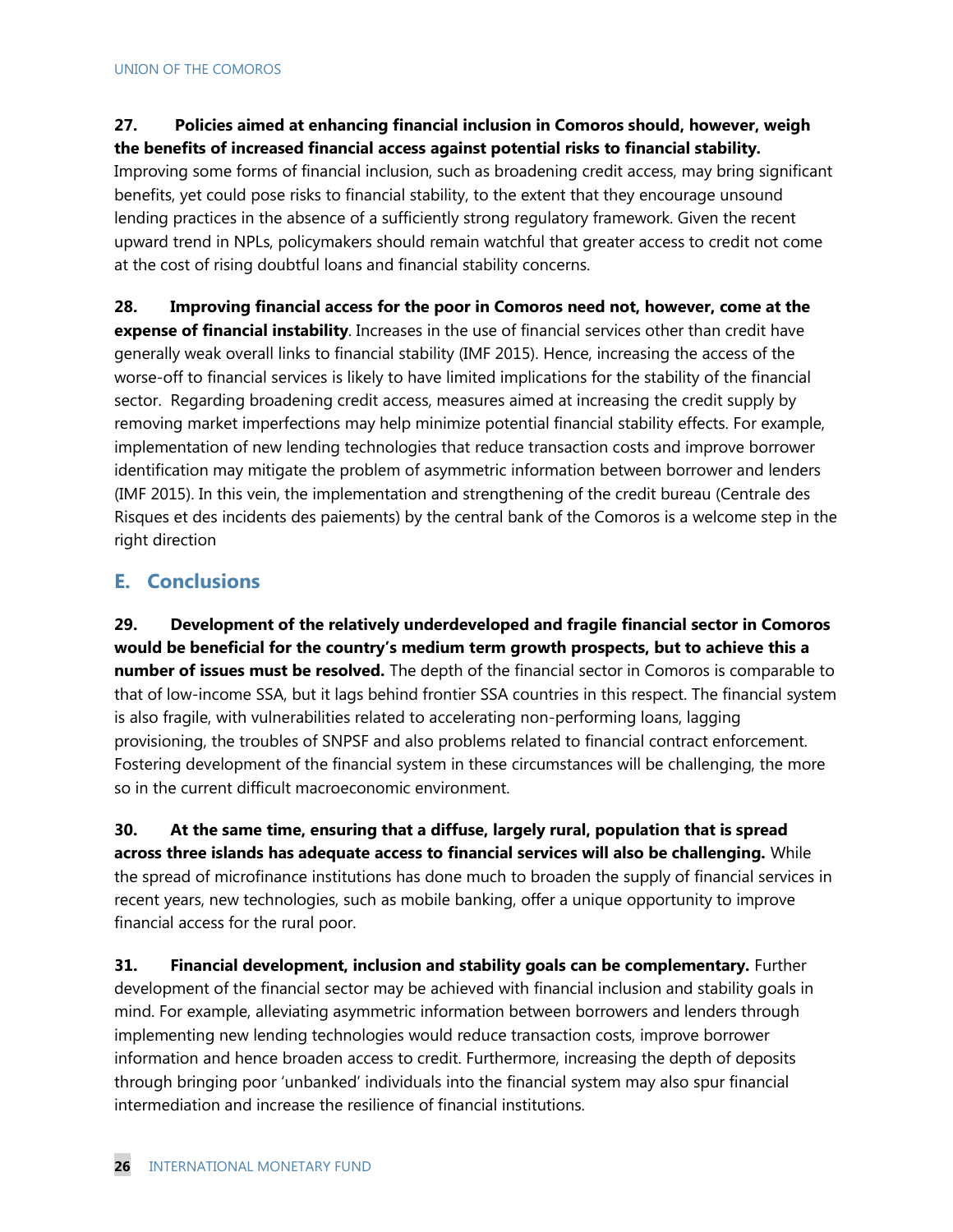### **32. But reaching financial stability and inclusion objectives will involve the careful**

**management of the associated tradeoffs.** For example, policy actions aimed at resolving the situation of SNPSF would be beneficial for financial stability, yet may be a net negative for financial inclusion as the state-owned bank ensures that public employees have a minimum level of access to financial services.